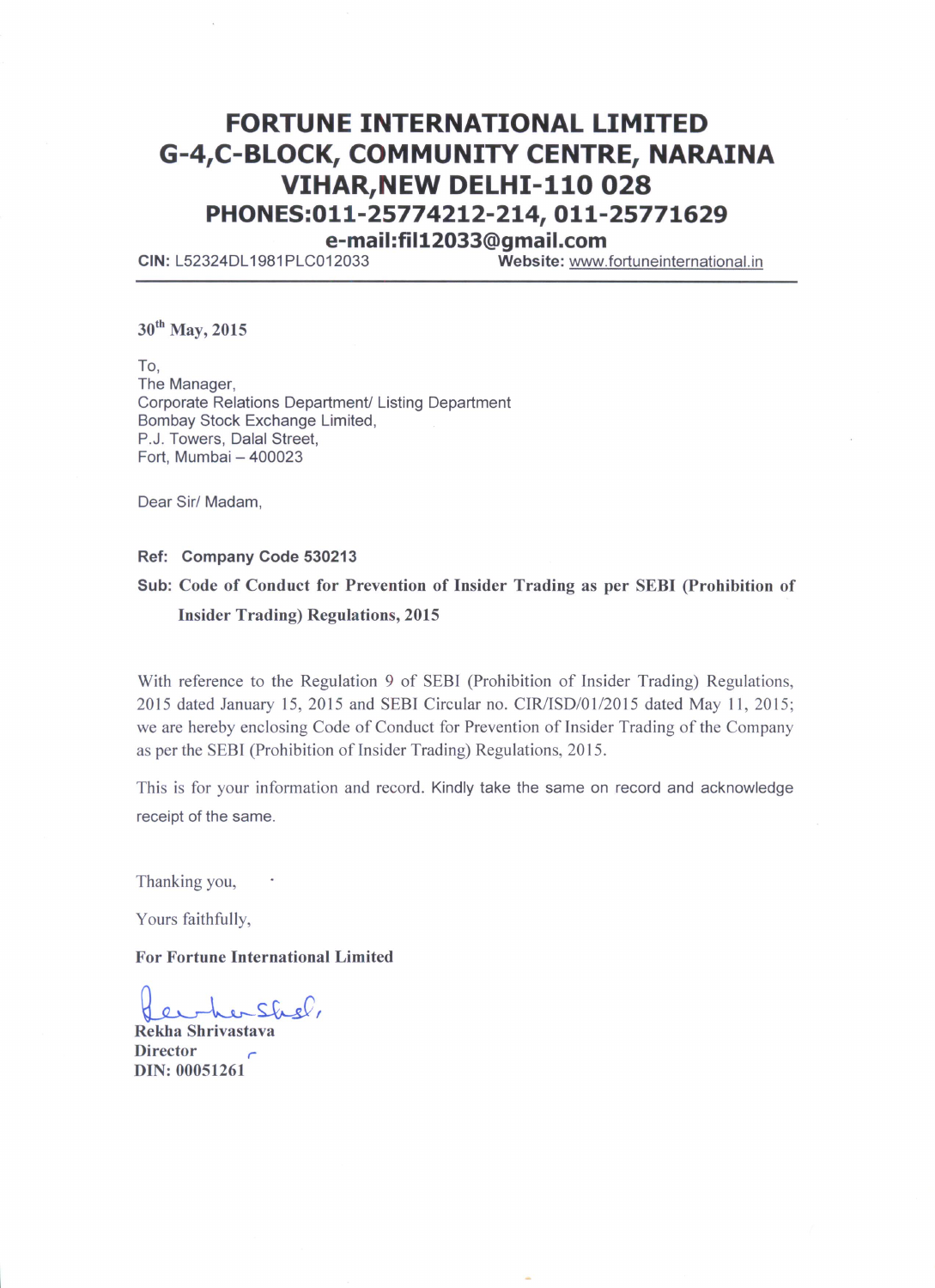### **FORTUNE INTERNATIONAL LIMITED**

### **CODE OF CONDUCT FOR PREVENTION OF INSIDER TRADING**

### **INDEX**

- I. Preamble
- II. Definitions
- III. Responsibility of Designated Persons
- IV. Compliance Officer
- V. Trading Window
- VI. Pre-Clearance of Trades
- VII. Trading Plan
- VIII. Disclosures and Reporting Requirements
- IX. Amendments
- X. Penalties
- XI. Forms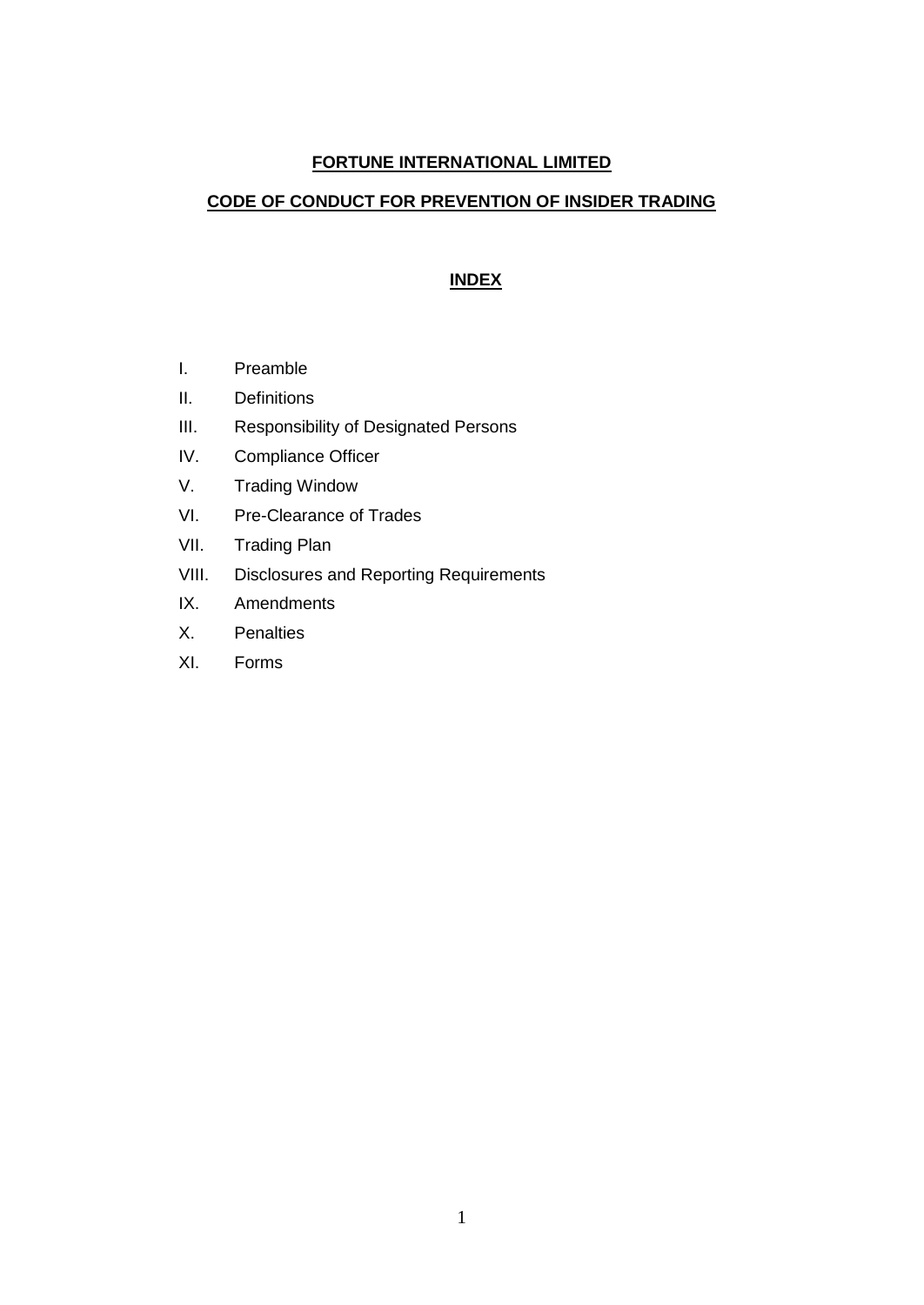### **LIMITED**

### **CODE OF CONDUCT FOR PREVENTION OF INSIDER TRADING**

### **I. PREAMBLE**

This Code of Conduct for Prevention of Insider Trading(the "**Code**") aims to regulate, monitor and report trading in the Securities of Fortune International Limited (the "Company") by the employees and other connected persons for achieving compliance with the Securities and Exchange Board of India (Prohibition of Insider Trading) Regulations, 2015 (the "**Regulations**").

The Code is effective from May 15, 2015 and supersedes the earlier Insider Trading Code.

### **II. DEFINITIONS**

**1. "Board**" means the board of directors of the Company.

### **2. "Designated Persons"** mean:

- (i) Directors and key managerial personnel of the Company;
- (ii) All employees of the Company of the rank of senior vice president and above and the business heads and functional heads below senior vice president, if any;
- (iii) All employees of the Company in finance &accounts, secretarial, legal, taxation, corporate communications, investor relations, financial planning &analysis and strategy &business development of the rank of manager and above located at the corporate office of the Company;
- (iv) Auditors of the Company;
- (v) Directors, chief executive officer, chief financial officer, president, senior vice president and finance heads of the subsidiary companies.
- **3. "Generally Available Information"** means information that is accessible to the public on a non-discriminatory basis. Information available on the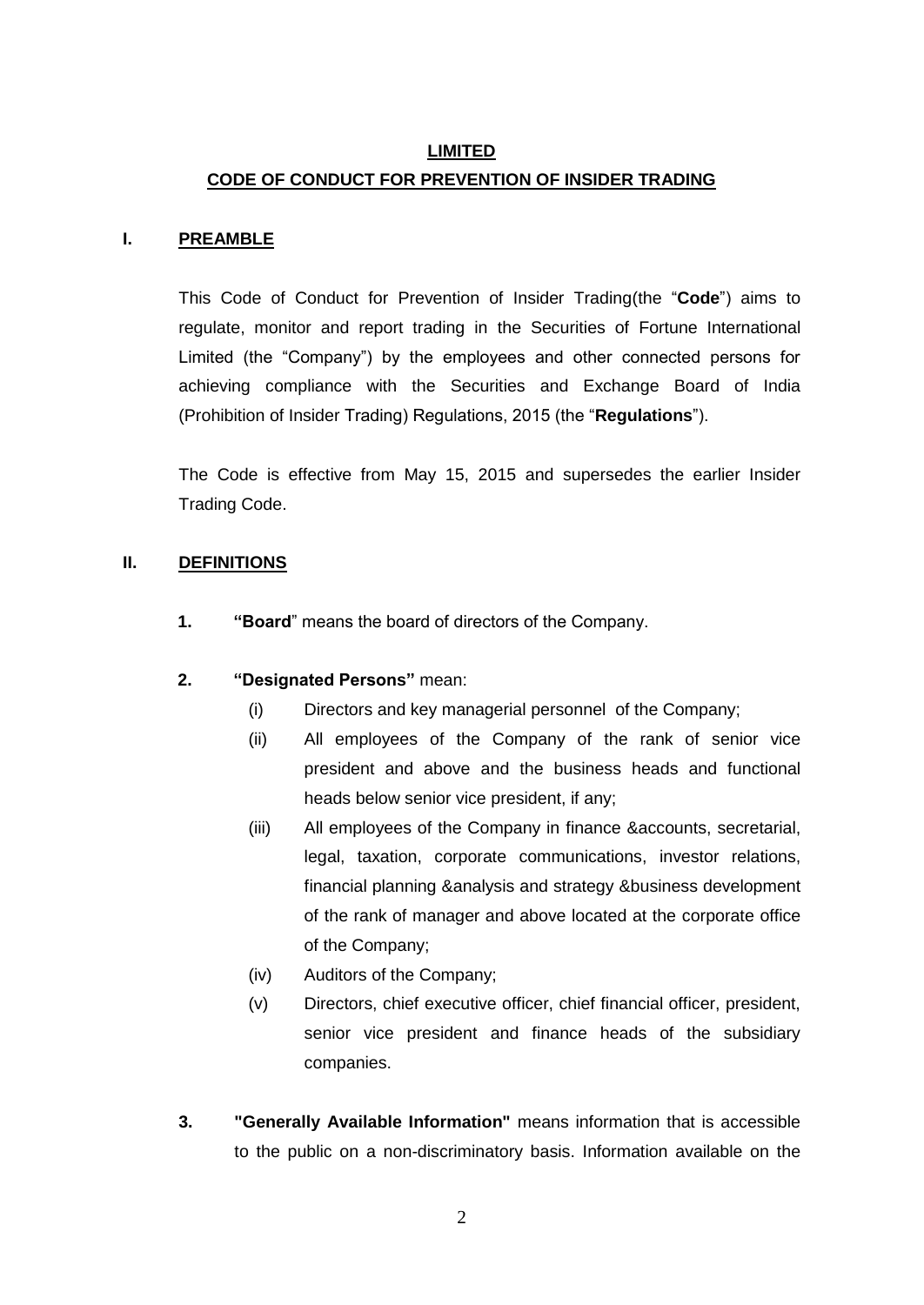websites of the Stock Exchanges would ordinarily be considered as generally available.

- **4. "Immediate Relative"** in respect of a person means spouse of a person, and includes parents, sibling and children of such person or of the spouse, any of whom is either financially dependent on such person, or consults such person in taking decisions relating to Trading in the Securities of the Company.
- **5. "Securities"** shall have the meaning ascribed to the term under the Securities Contract (Regulation) Act, 1956 and shall include derivatives, if any, of the shares and securities of the Company, provided that Trading in such derivatives is permitted by any law for the time being in force.
- **8. "Trading Day"** means a day on which the concerned stock exchanges where the Securities of the Company are listed are open for trading.
- **9. "Trading in Securities"** means and includes subscribing, buying, selling, dealing or agreeing to subscribe, buy, sell or deal in any securities of the Company by any person and the word "**Trade**" shall be construed accordingly.
- **10. "Trading Plan"** means a plan to Trade in the Securities of the Company, which has been approved by the Compliance Officer and disclosed to the Stock Exchanges.
- **11. "Trading Window"** means the period during which Trading in the Securities of the Company can be undertaken by the Designated Persons and their Immediate Relatives subject to compliance with this Code.
- **12. "Unpublished Price Sensitive Information"**means any information, relating to the Company or its Securities, directly or indirectly, that is not generally available and which upon becoming generally available, is likely to materially affect the price of the Securities of the Company and shall, ordinarily include but not restricted to, information relating to the following:
	- (i) financial results;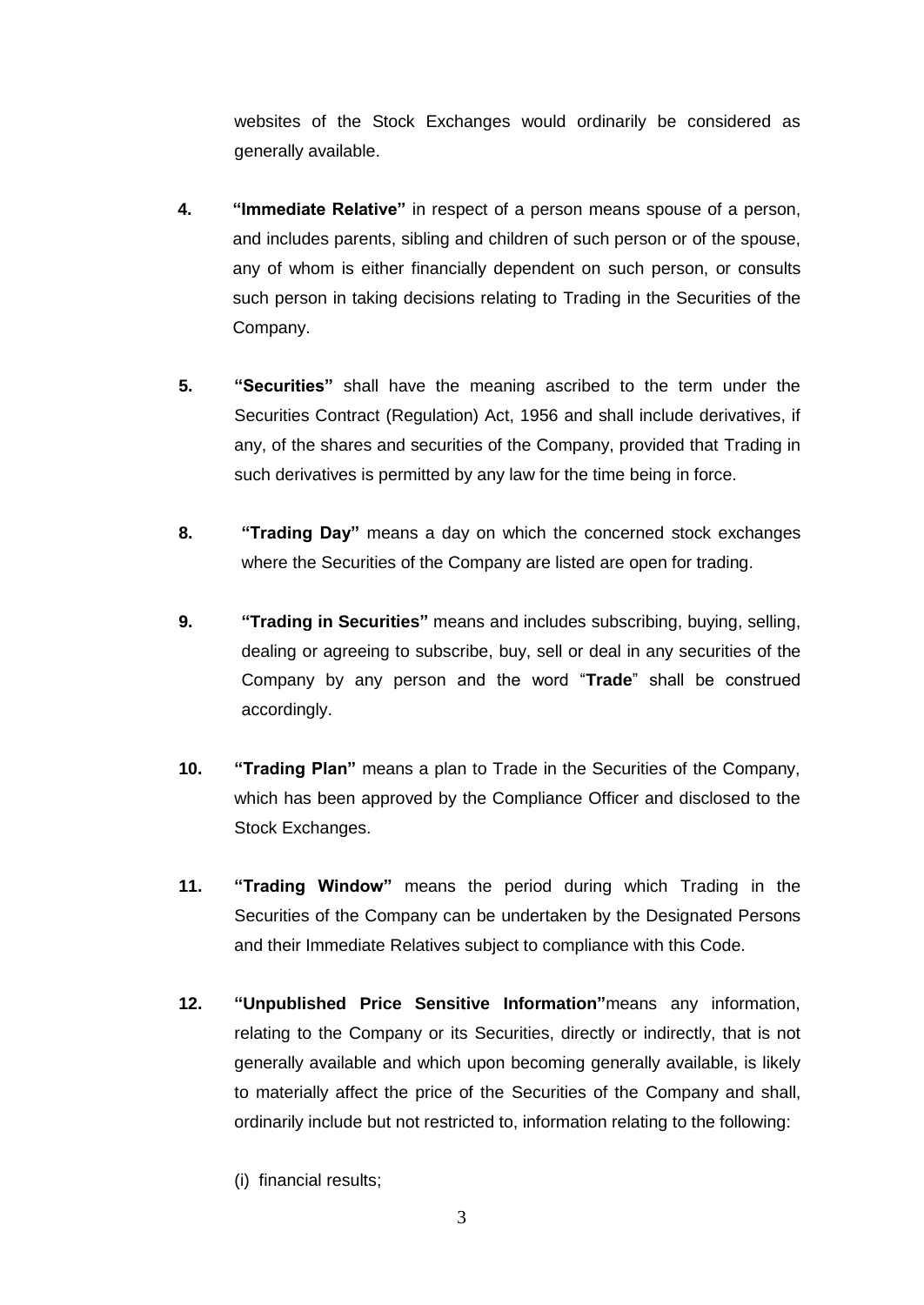- (ii) dividends;
- (iii) change in capital structure;
- (iv) merger, de-merger, acquisition, delisting, disposal and expansion of business and such other transactions;
- (v) changes in key managerial personnel; and
- (vi) material events in accordance with the listing agreement entered into by the Company with the stock exchangeswhere the Securities of the Company are listed.

Word and expressions used and not defined in this Code but defined in the Regulations shall have the meanings respectively assigned to them in the Regulations.

### **III. RESPONSIBILITY OF DESIGNATED PERSONS**

- 1. Designated Persons shall maintain confidentiality of the Unpublished Price Sensitive Information. All information shall be handled within the Company on a need-to-know basis. Designated Persons shall not communicate, provide or allow access to such Unpublished Price Sensitive Information to any person except where such communication is in furtherance of legitimate purposes of the Company, performance of duties of the Designated Person or discharge of legal obligations of the Company. In case any Unpublished Price Sensitive Information is required to be shared by a Designated Person, such information shall be shared only with the prior written approval of the Whole Time Director, Executive Director, or Chief Financial Officer. While granting such approval, they may impose such conditions as deemed necessary.
- 2. Designated Persons or their Immediate Relatives shall not Trade in the Securities of the Company while in possession of Unpublished Price Sensitive Information.
- 3. Designated Persons or their Immediate Relatives shall not Trade in the Securities of the Company during the period when the Trading Window is closed.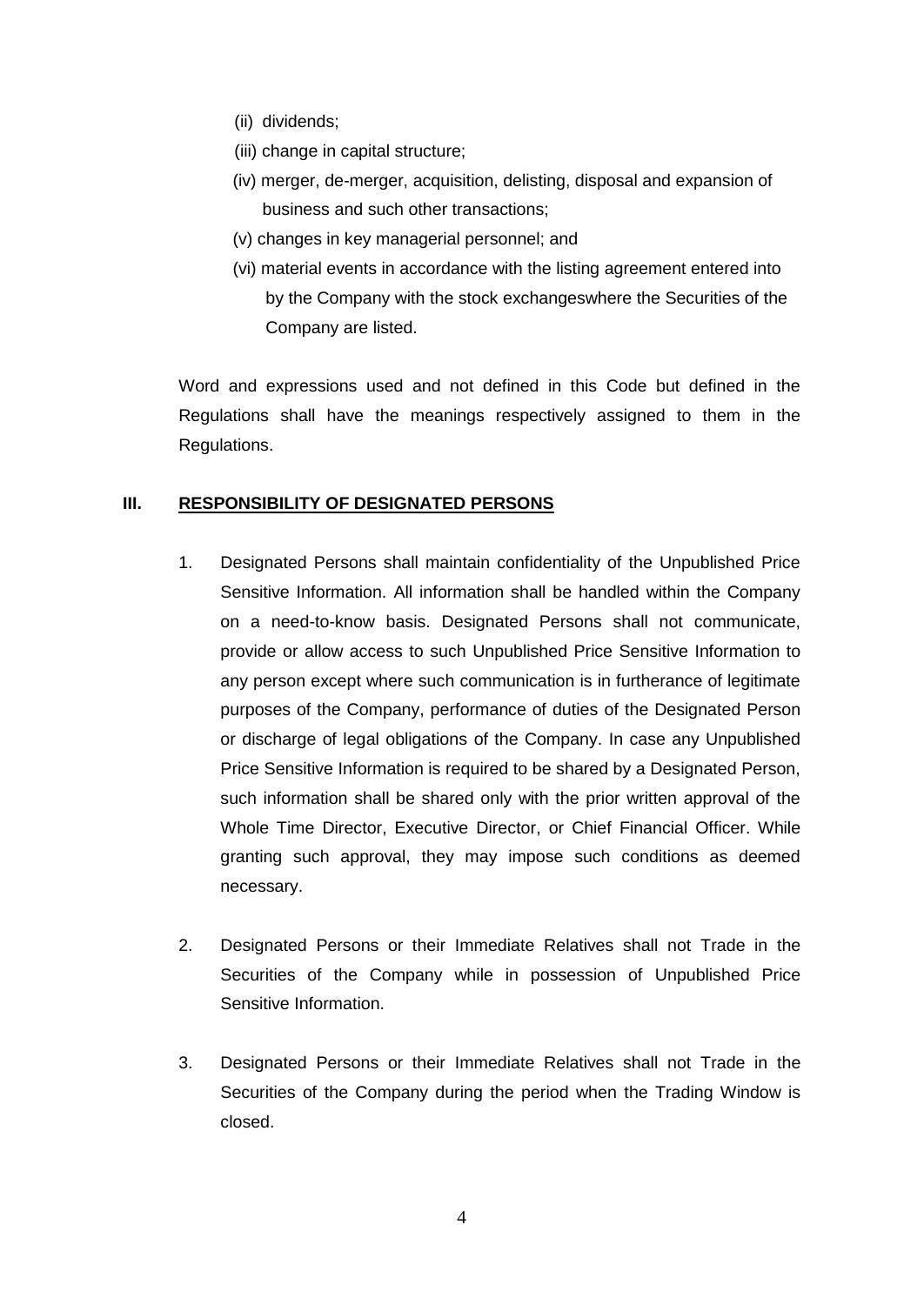- 4. Designated Persons or their Immediate Relatives shall not Trade in the Securities of the Company in excess of the Threshold Limits, whether singly or cumulatively, without obtaining pre-clearance from the Compliance Officer. This restriction shall not apply when Trades are executed pursuant to the Trading Plan.
- 5. Files containing confidential information shall be kept secure. Computer files shall have adequate security of login and password, etc.

### **IV. COMPLIANCE OFFICER**

- 1. The Company Secretary of the Company is the Compliance Officer (the "**Compliance Officer**") and shall report to the Board of the Company.
- 2. The Compliance Officer shall be responsible for compliance of the policies, procedures, maintenance of records, monitoring adherence to the rules for preservation of Unpublished Price Sensitive Information, pre-clearing and monitoring of Trades and implementation of this Code, under the overall supervision of the Board of the Company.
- 3. The Compliance Officer shall maintain records of the Designated Persons and any changes therein in **Form 1**.
- 4. The Compliance Officer shall provide guidance and clarifications sought by the Designated Persons for effective compliance with this Code and the Regulations.
- 5. The Compliance Officer shall be responsible for:
	- (i) pre-clearing and monitoring of Trades;
	- (ii) approving the Trading Plan and notifying the same to the stock exchanges on which the Securities of the Company are listed;
	- (iii) re-opening and closure of the Trading Window;
	- (iv) providing relaxation from the restriction in Paragraph VI(6) of this Code; and
	- (v) Reporting violation of this Code or of the Regulations to the Board of the Company and Securities and Exchange Board of India ("**SEBI**").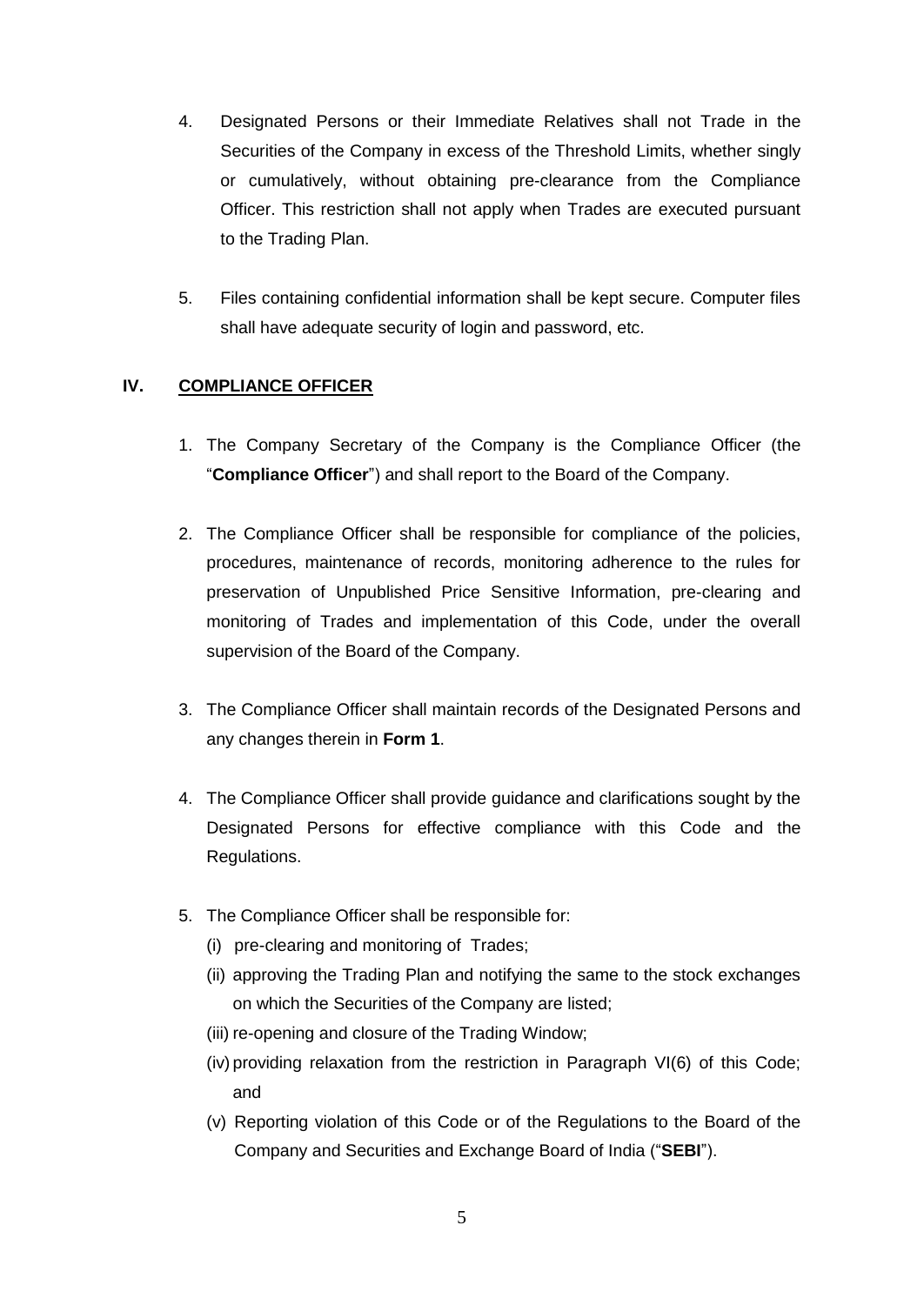6. The Compliance Officer shall maintain relevant records under this Code for a minimum period of five years.

### **V. TRADING WINDOW**

### 1. **Trading Window**

The Trading Window shall be deemed to be open, unless specifically closed.

### 2. **Closing of Trading Window**

The Compliance Officer shall, from time to time, notify the period during which the Trading Window shall remain closed.

### 3. **Closure timing**

The Trading Window shall remain closed for such period as may be determined by the Compliance Officer, in the event the Compliance Officer determines that a Designated Person or class of Designated Persons can reasonably be expected to have possession of Unpublished Price Sensitive Information.

Notwithstanding the above, the Trading Window shall, as far as practicable, be closed 7 days before each meeting of the Board where any Unpublished Price Sensitive Information is scheduled to be considered.

In addition to the above, the Board of the Company or the Audit Committee or Whole-Time Director or the Compliance Officer may close the Trading Window during such time and for such period as deemed fit and proper.

### 4. **Reopening of Trading Window**

The Trading Window shall re-open at a time determined by the Compliance Officer after considering various factors, including but not limited to the Unpublished Price Sensitive Information on account of which the Trading Window was closed in accordance with Paragraph V(3) above becoming generally available or through other permissible means and becoming capable of assimilation by the market, provided however that under no circumstance shall the Trading Window be re-opened prior to the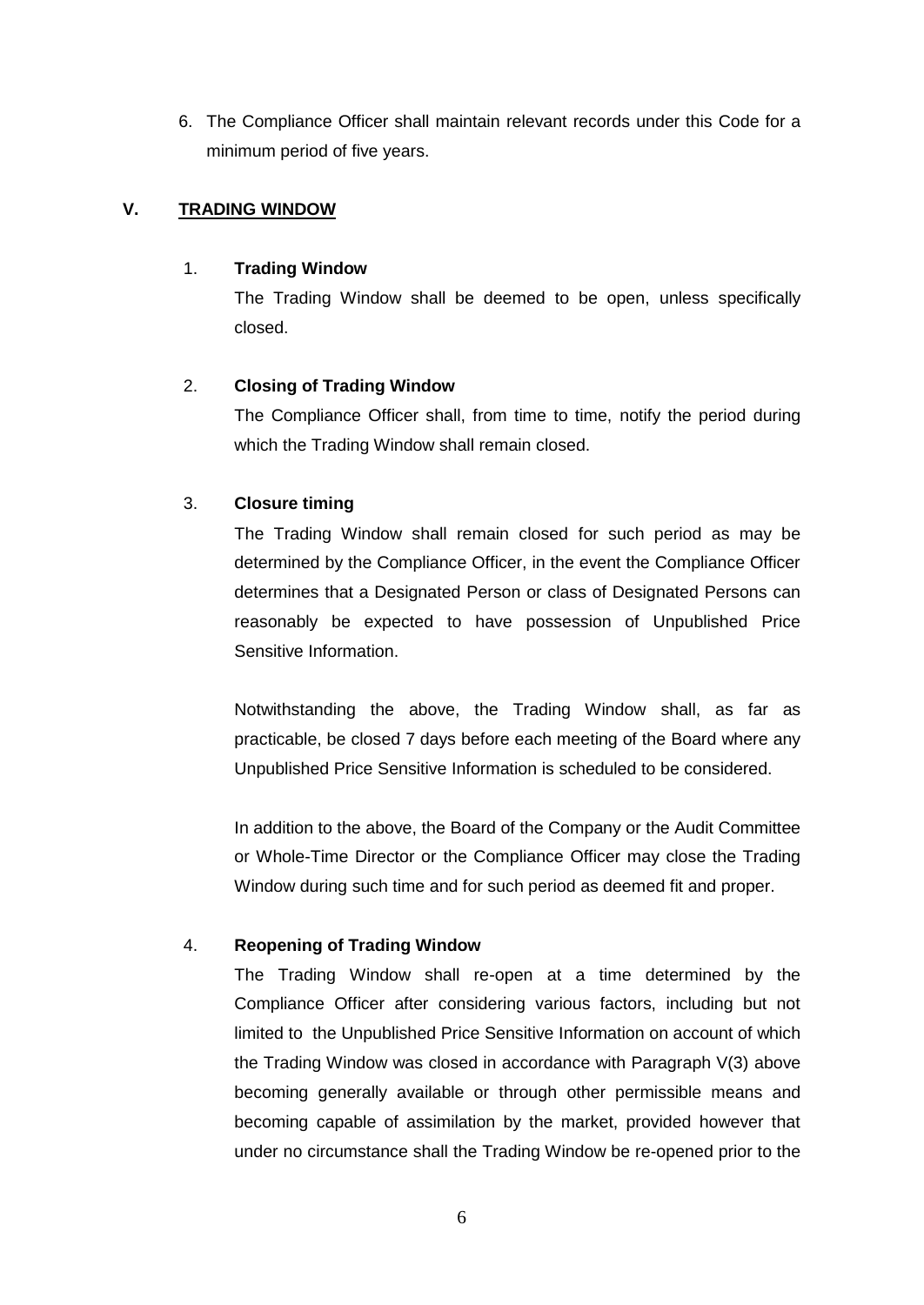expiry of 48 hours from the time at which the aforementioned Unpublished Price Sensitive Information becomes generally available.

5. Restrictions pertaining to the Trading Window shall also be applicable to any person having contractual or fiduciary relation with the Company, such as auditors, accountancy firms, law firms, analysts, consultants etc., assisting or advising the Company, as may be decided by the Compliance Officer from time to time.

### **VI. PRE-CLEARANCE OF TRADES**

- 1. Designated Persons and their Immediate Relatives who intend to Trade in the Securities of the Company in excess of the Threshold Limits (taking into account the cumulative value of all Trades undertaken by such Designated Person and its Immediate Relatives during the calendar quarter), shall obtain pre-clearance of their intended Trades by applying to the Compliance Officer in **Form 2**.Alternatively, they can carry out Trades in the Securities of the Company by complying with the requirements of the Trading Plan as mentioned in Paragraph VII of this Code.
- 2. Designated Persons and their Immediate Relatives shall not apply for preclearance of a proposed Trade, while in possession of any Unpublished Price Sensitive Information. Further, while applying for pre-clearance of a proposed Trade, the Designated Persons and their Immediate Relatives shall furnish a declaration that they are not in possession of any Unpublished Price Sensitive Information in **Form 2.**
- 3. The pre-clearance granted by the Compliance Officer shall be with reference to this Code only. Such pre-clearance shall not in any way be deemed to be confirmation of compliance with the Securities and Exchange Board of India (Substantial Acquisition of Shares and Takeovers) Regulations, 2011 (the "**Takeover Code**") if applicable. The person seeking pre-clearance shall be solely responsible for compliance with the provisions of the Takeover Code, if applicable.
- 4. Designated Persons and their Immediate Relatives shall execute their Trades in respect of the Securities of the Company within seven Trading Days from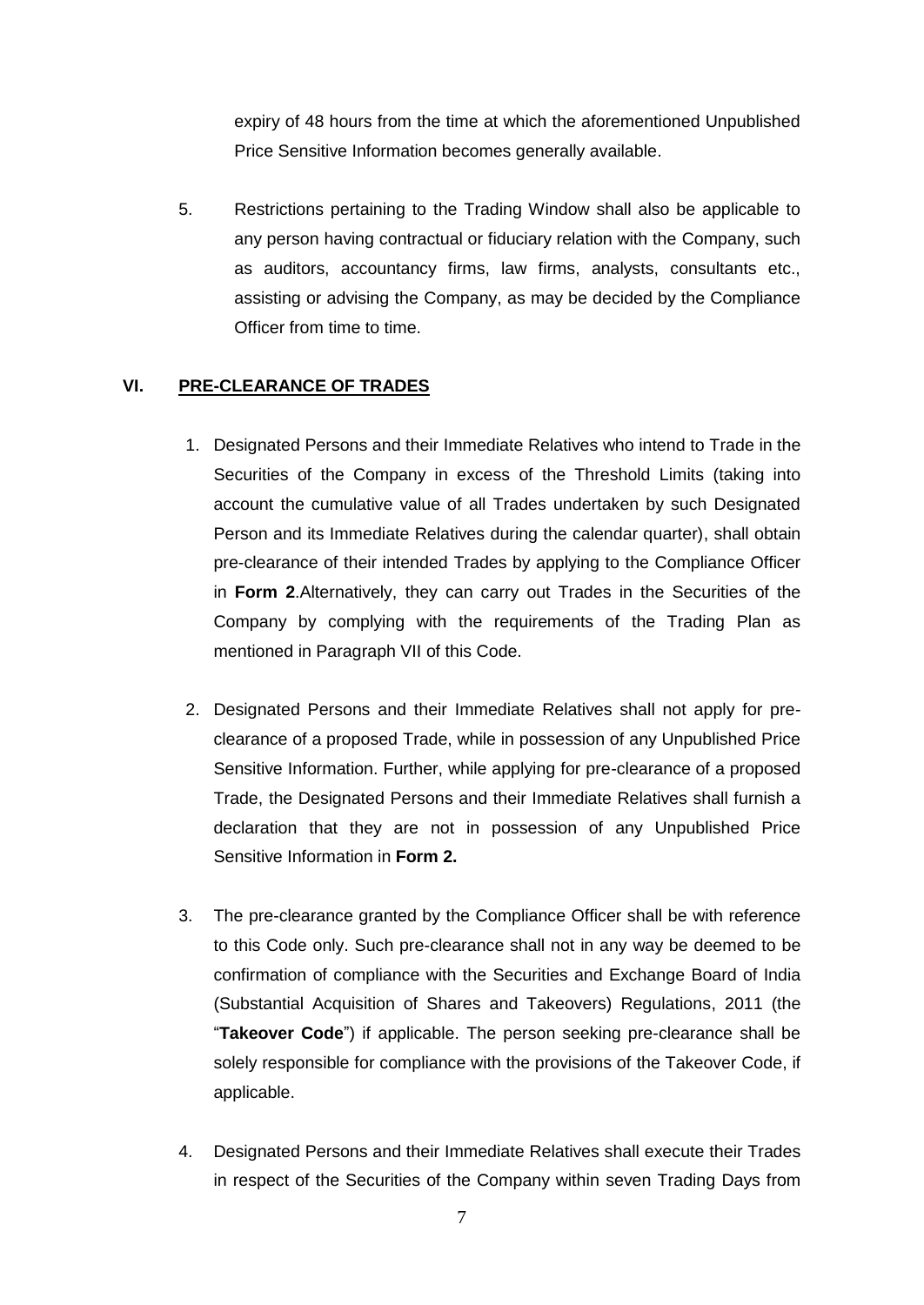the date of pre-clearance by the Compliance Officer. If the Trade is not executed within this time period, such persons shall get the Trade pre-cleared from the Compliance Officer again. On execution of the Trade, such person shall intimate details thereof within two Trading Days of execution to the Compliance Officer in **Form3**.

Where a Trade is not executed after obtaining pre-clearance from the Compliance Officer for the same, such person shall intimate the same and the reasons thereof to the Compliance Officer within two Trading Days after expiry of the said period of seven trading days or prior to seeking fresh preclearance for the trade, whichever is earlier in **Form3**.

- 5. In case the Compliance Officer or his Immediate Relatives intend to Trade in the Securities of the Company requiring pre-clearance, he shall obtain preclearance for the same from the Whole-Time Director, as per the preclearance procedure under this Code.
- 6. Designated Persons and their Immediate Relatives, who Trade in the Securities of the Company pursuant to a pre-clearance or under an approved Trading Plan, shall not enter into a contra transaction, either themselves or through their Immediate Relatives i.e. Trade in the Securities of the Company during six months from the date of Trade in Securities of the Company by such person. The Compliance Officer may provide relaxation from the above provision, on an application made in this behalf by Designated Persons or their Immediate Relatives and for reasons to be recorded in writing. Any such relaxation shall be granted by the Compliance Officer after obtaining prior approval of the Whole-Time Director of the Company, provided such relaxation does not violate the Regulations. If any Designated Person or an Immediate Relative of a Designated Person contravenes with this provision, inadvertently or otherwise, the profits from any Trade in such contravention shall be required to be disgorged for remittance to the SEBI for credit to the Investor Protection and Education Fund administered by the SEBI under the Securities and Exchange Board of India Act, 1992.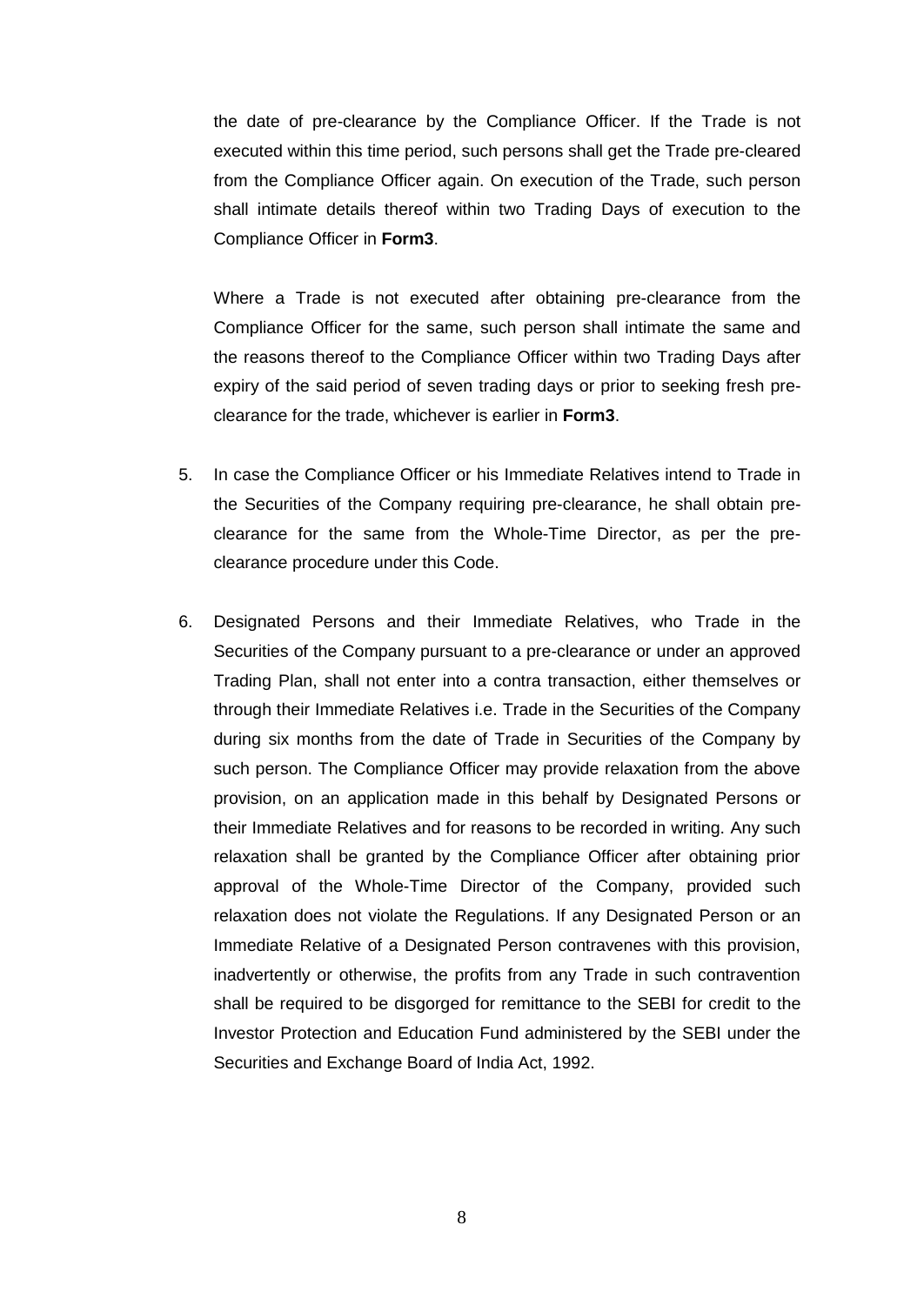### **VII. TRADING PLAN**

The Designated Persons who may be perpetually in possession of Unpublished Price Sensitive Information and their Immediate Relatives have an option to formulate a Trading Plan for carrying out Trades in the Securities of the Company in a compliant manner as stated below:

- 1) The Designated Persons or their Immediate Relatives shall be entitled to formulate and present a Trading Plan to the Compliance Officer in **Form4** for approval and public disclosure pursuant to which Trades in the Securities of the Company may be carried out on their behalf.
- 2) Such Trading Plan shall:
	- i) not entail commencement of Trading in the Securities of the Company on behalf of the Designated Persons or their Immediate Relatives earlier than six months from the public disclosure of the Trading Plan;
	- ii) not entail Trading in the Securities of the Company or the period between the twentieth Trading Day prior to the last day of any financial period for which results are required to be announced by the Company and the second Trading Day after disclosure of such financial results;
	- iii) entail Trading for a period of not less than twelve months;
	- iv) not entail overlap of any period for which another Trading Plan is already inexistence;
	- v) set out either the value of the Trades to be effected in the Securities of the Company or the number of the Securities of the Company to be Traded along with the nature of the Trade and the intervals at, or dates on which such Trades shall be effected; and
	- vi) not entail Trading in the Securities of the Company for market abuse.
- 3) The Compliance Officer shall review the Trading Plan to assess whether the Trading Plan would have any potential for violation of the Code or the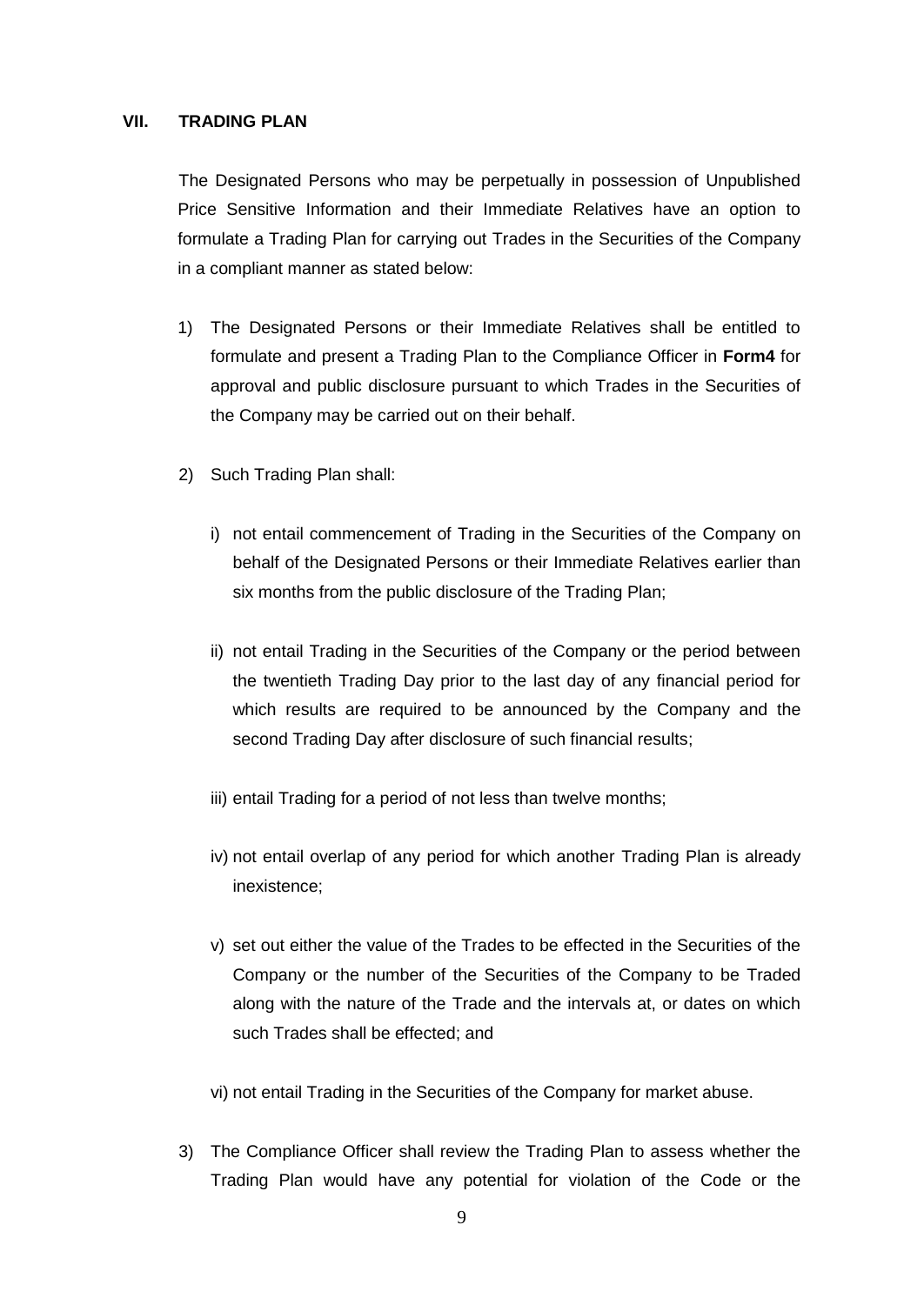Regulations and shall seek such express undertakings as may be necessary to enable such assessment and to approve and monitor implementation of the Trading Plan.

- 4) Upon approval of the Trading Plan, the Compliance Officer shall notify the Trading Plan to the stock exchanges on which the Securities of the Company are listed.
- 5) The Trading Plan once approved shall be irrevocable and the Designated Persons and/ or their Immediate Relatives shall have to mandatorily implement the Trading Plan, without being entitled to either deviate from the same or to execute any Trade in the Securities of the Company outside the scope thereof.

Provided that the implementation of the Trading Plan shall not be commenced if any Unpublished Price Sensitive Information in possession of the Designated Persons at the time of formulation of the Trading Plan has not become generally available at the time of the commencement of implementation of such Trading Plan. In such an event, the Compliance Officer shall ensure that the commencement of the Trading Plan is deferred until such Unpublished Price Sensitive Information becomes generally available.

- 6) Such person who has obtained approval of the Trading Plan shall intimate details of the Trades executed in accordance with such Trading Plan, within two Trading Days to the Compliance Officer in **Form 3.**
- 7) A Designated Person who has availed the facility of Trading Plan shall not be eligible to Trade in the Securities of the Company through pre-clearance mechanism as mentioned in Paragraph VI.

#### **VIII. DISCLOSURES AND REPORTING REQUIREMENTS**

The Designated Persons, their Immediate Relatives, promoters and the welfare trust formed for administering the employee stock option schemes ("ESOP Trust") shall comply with the following: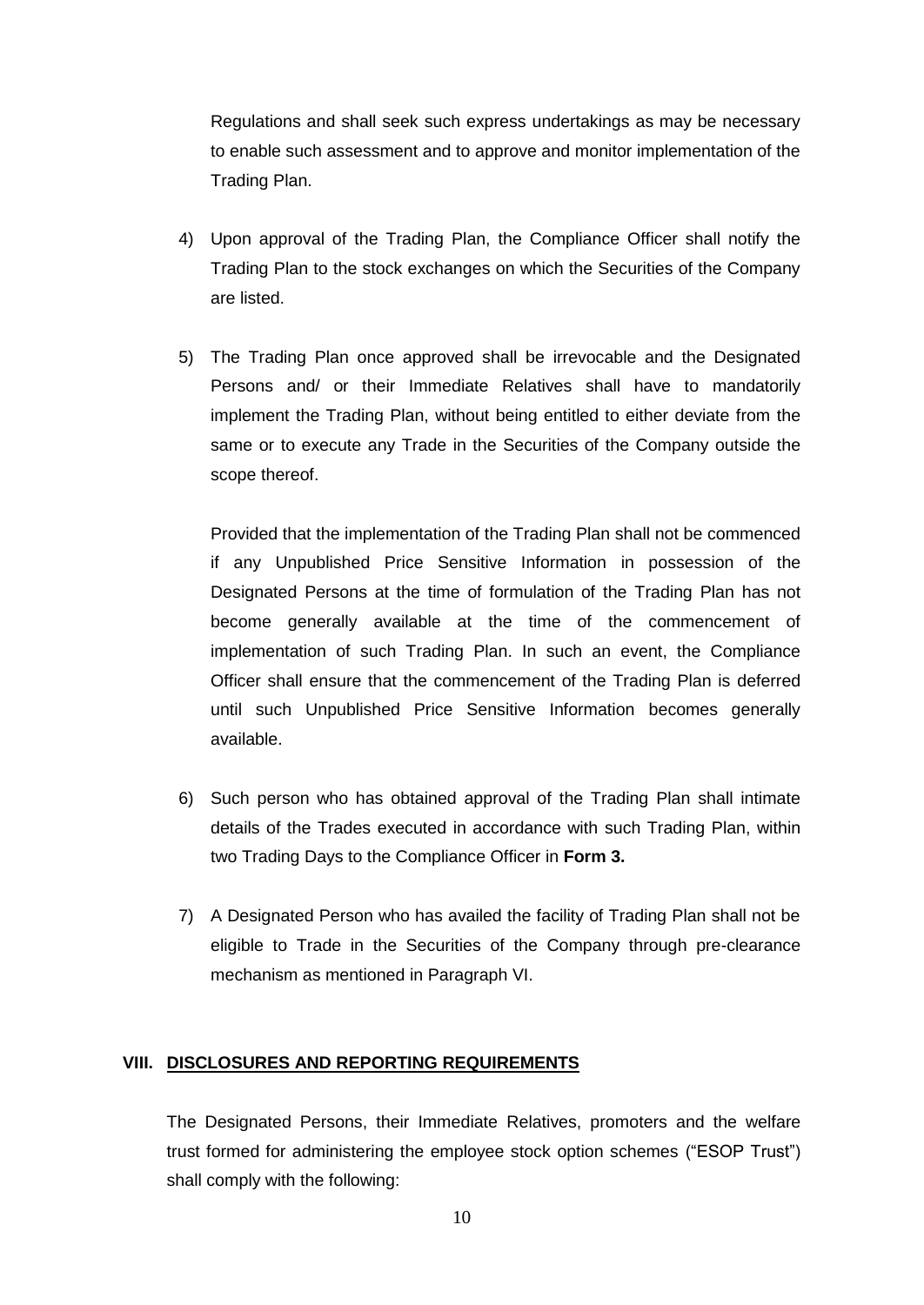### **1. Initial Disclosures**

- (a) Every director, key managerial personnel, promoter of the Company and ESOP Trust shall disclose details of the Securities of the Company held by him and his Immediate Relatives as on May 15, 2015 to the Company on or before June 14, 2015 in **Form 5**.
- (b) Every director and key managerial personnel shall disclose details of the Securities of the Company held by him and his Immediate Relatives as on the date of his appointment as the director or key managerial personnel of the Company, as the case may be. Similarly, every promoter of the Company shall disclose details of the Securities of the Company held by him and his Immediate Relatives as on the date of his becoming a promoter of the Company. Such disclosures shall be made to the Company within seven days of such appointment or becoming a promoter in **Form 6**.
- (c) A person shall within 7 working days of becoming a Designated Person, shall furnish a statement of his Immediate Relatives to the Company in **Form7**.

### **2. Continual Disclosures**

- (a) Every Designated Person, promoter of the Company and ESOP Trust shall disclose details of the Securities of the Company acquired or disposed of by him and his Immediate Relatives, as the case may be, in **Form 3** within two Trading Days of such transaction if the value of the Securities Traded, in one or more transactions in a calendar quarter, aggregates to Rs. 10,00,000(Rupees Ten Lacs) or more.
- (b) The Company shall notify the particulars of such Trading to the stock exchange on which the Securities of the Company are listed, within two Trading Days of receipt of the disclosure or from becoming aware of such information.

**Explanation**: Any incremental transactions that take place after a transaction disclosed under Paragraph VIII(2)(a) above shall be required to be made when the value of such incremental transactions effected after the transaction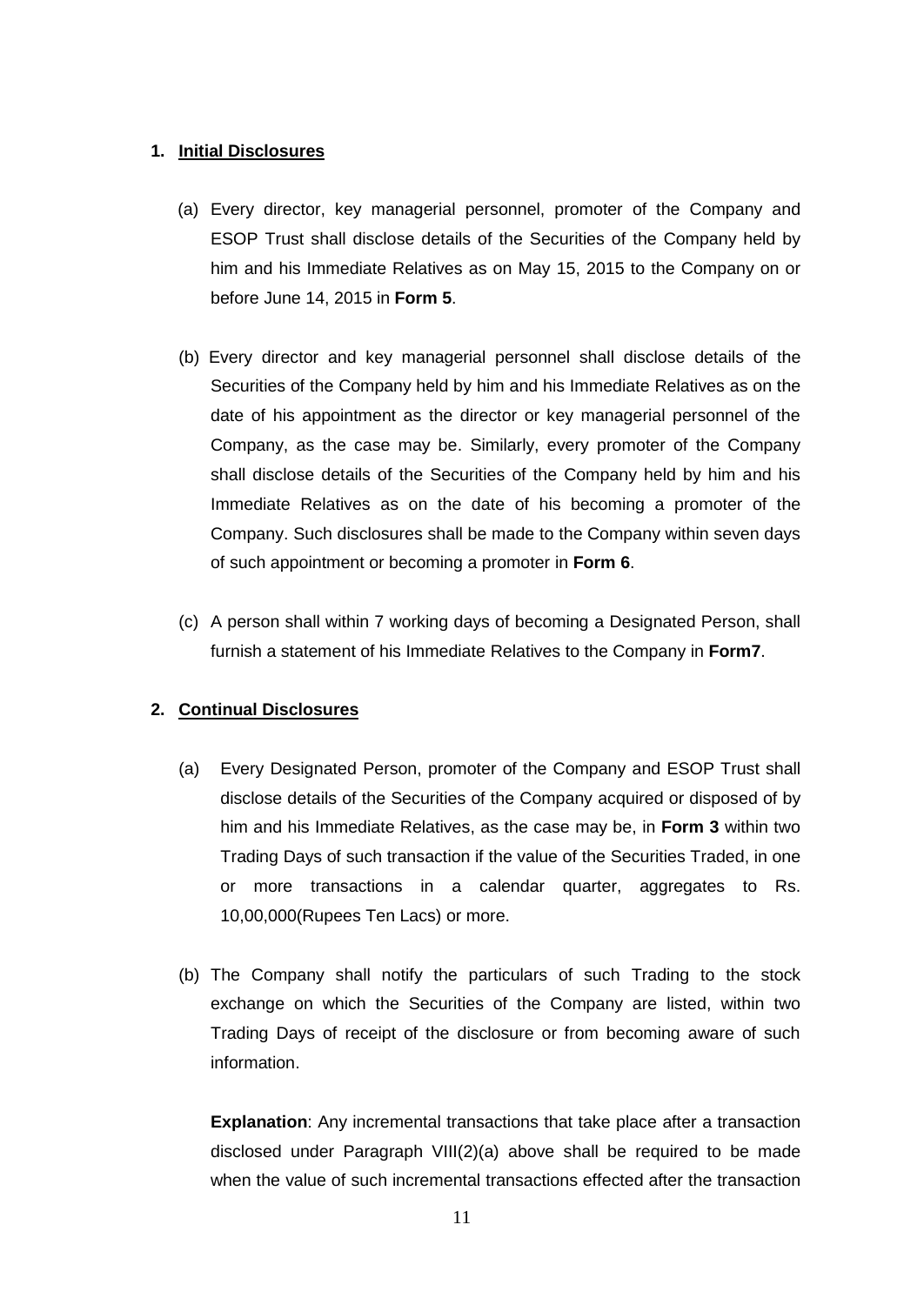disclosed under Paragraph VIII(2)(a) above exceed the threshold limit specified in Paragraph VIII(2)(a) above.

- **3**. All Designated Persons shall within 15 days from the end of the relevant period mentioned below, forward the following details to the Compliance Officer:
	- (i) Annual declaration of names of Immediate Relatives as at March 31 of each year in **Form7**.
	- (ii) Annual statement of all holdings in the Securities of the Company held by the Designated Persons and their Immediate Relatives as at March 31 of each year in **Form8***.*
- 4. The Compliance Officer shall present quarterly reports to the Board of the Company and the Chairman of the Audit Committee of the Company in respect of pre-clearance sought by the Designated Persons, Trading Plans, Trades executed pursuant to such pre-clearances and the Trading Plans and such other matters as may be necessary in **Form 9.**

### **IX. AMENDMENTS**

This Code may be amended from time to time by the Board of the Company. However, amendments in the Regulations shall be binding even if not incorporated in this Code.

### **X. PENALTIES**

- (i) Any contravention of this Code shall lead to such actions against the Designated Persons as the Board may decide, including but not limited to the following:
	- Salary freeze;
	- Suspension from duties; and
	- Non eligibility for participation in the employees stock option plan of the Company.
- (ii) Violation of this Code or the Regulations shall also be reported by the Compliance Officer to SEBI.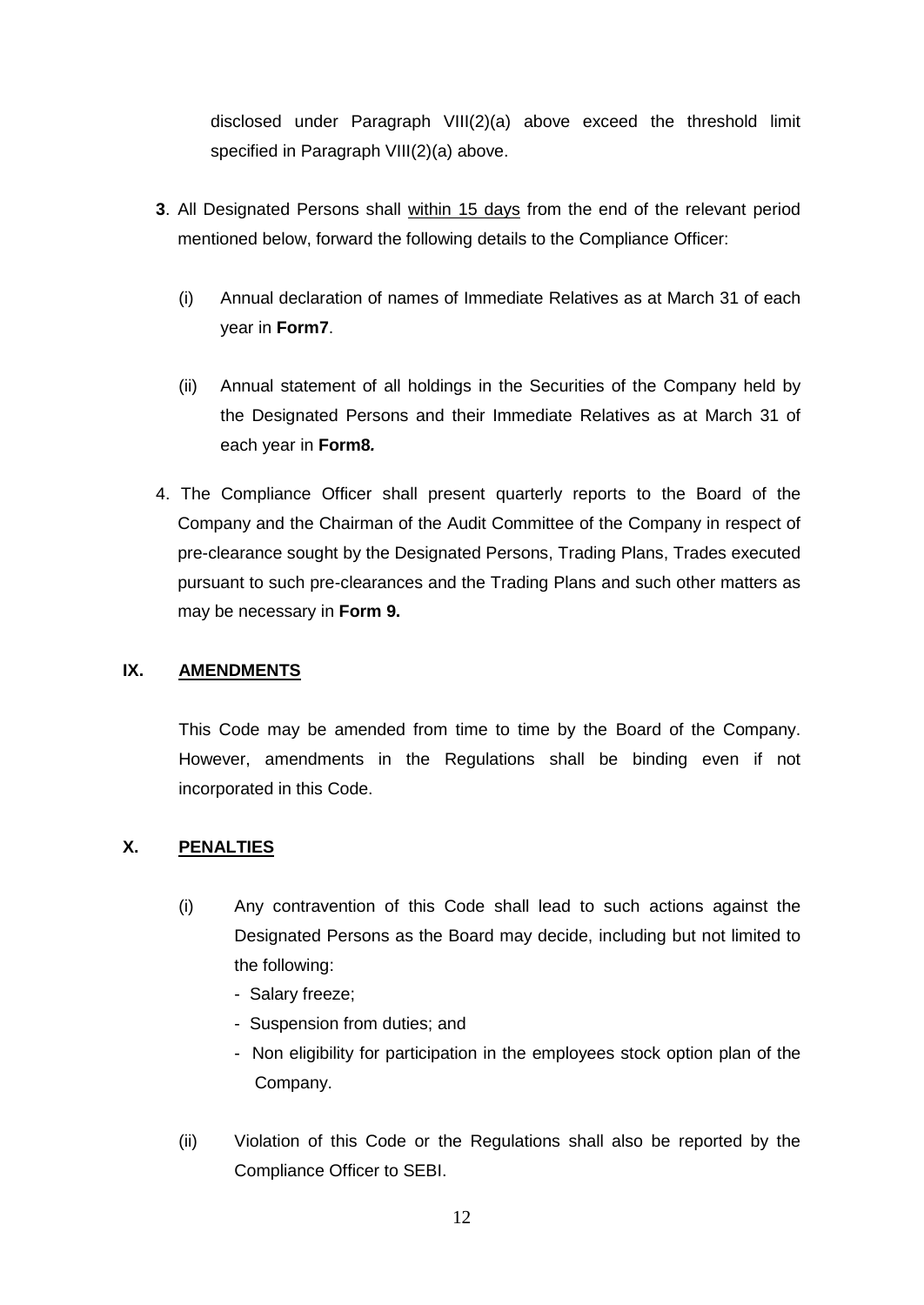(iii) Any action taken by the Company for violation of this Code or the Regulations shall not preclude SEBI from taking any action against the concerned person.

## **XI. FORMS**

Applicable Forms are attached.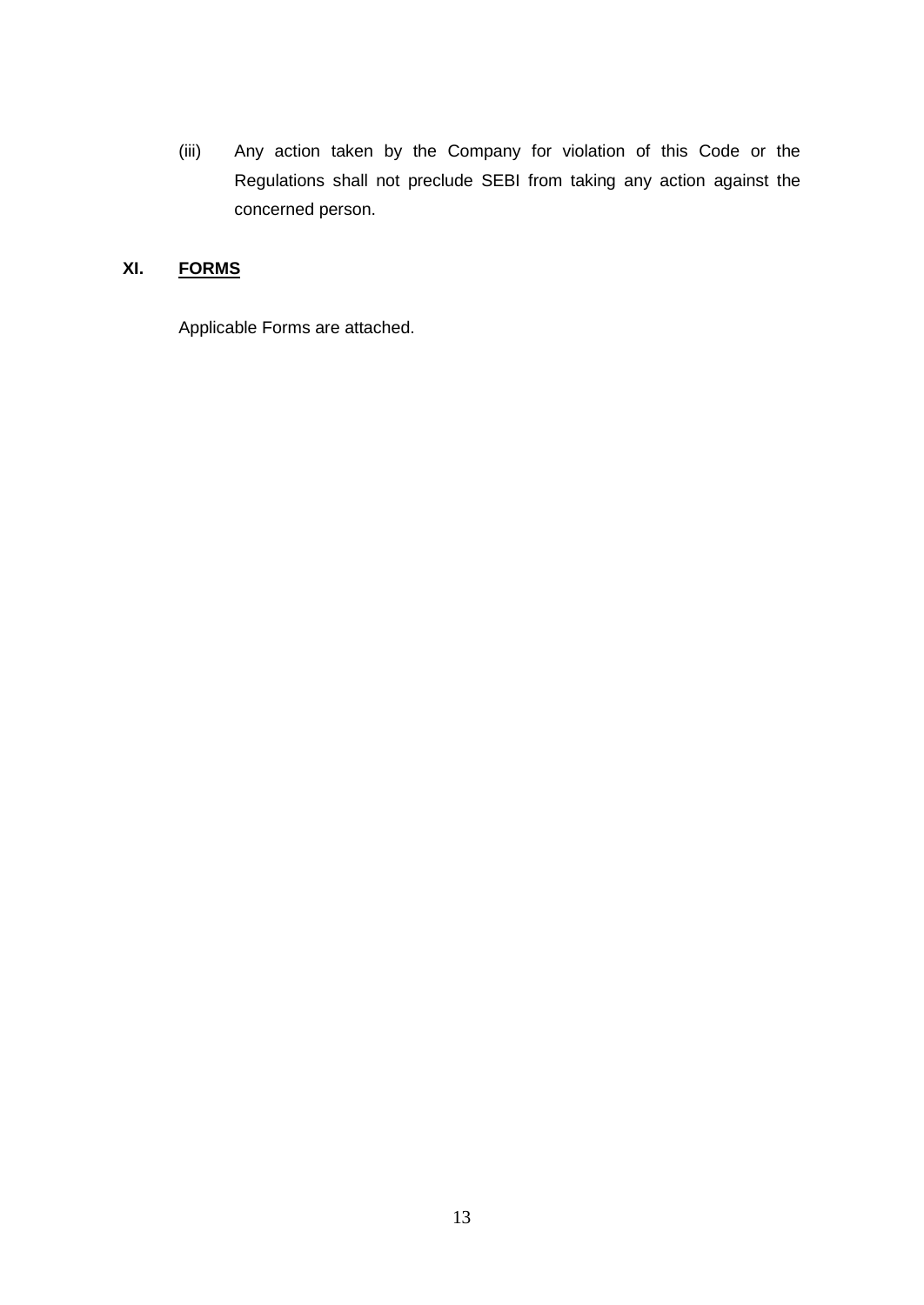[To be maintained by Compliance Officer] [As per Paragraph IV (3) of the Code of Conduct for Prevention of Insider Trading]

As on …………..

## **LIST OF DESIGNATED PERSONS**

| Name of the<br><b>Designated Person</b> | Employee<br>Number,<br>if any | Designation | Department | Date of joining<br>in case of new<br>appointees(*) | Date of<br>ceasing<br>to be a<br>Designat<br>ed<br>Person |
|-----------------------------------------|-------------------------------|-------------|------------|----------------------------------------------------|-----------------------------------------------------------|
|                                         |                               |             |            |                                                    |                                                           |
|                                         |                               |             |            |                                                    |                                                           |
|                                         |                               |             |            |                                                    |                                                           |
|                                         |                               |             |            |                                                    |                                                           |
|                                         |                               |             |            |                                                    |                                                           |
|                                         |                               |             |            |                                                    |                                                           |
|                                         |                               |             |            |                                                    |                                                           |
|                                         |                               |             |            |                                                    |                                                           |
|                                         |                               |             |            |                                                    |                                                           |
|                                         |                               |             |            |                                                    |                                                           |
|                                         |                               |             |            |                                                    |                                                           |

(\*) Includes employees promoted to the category of Designated Persons.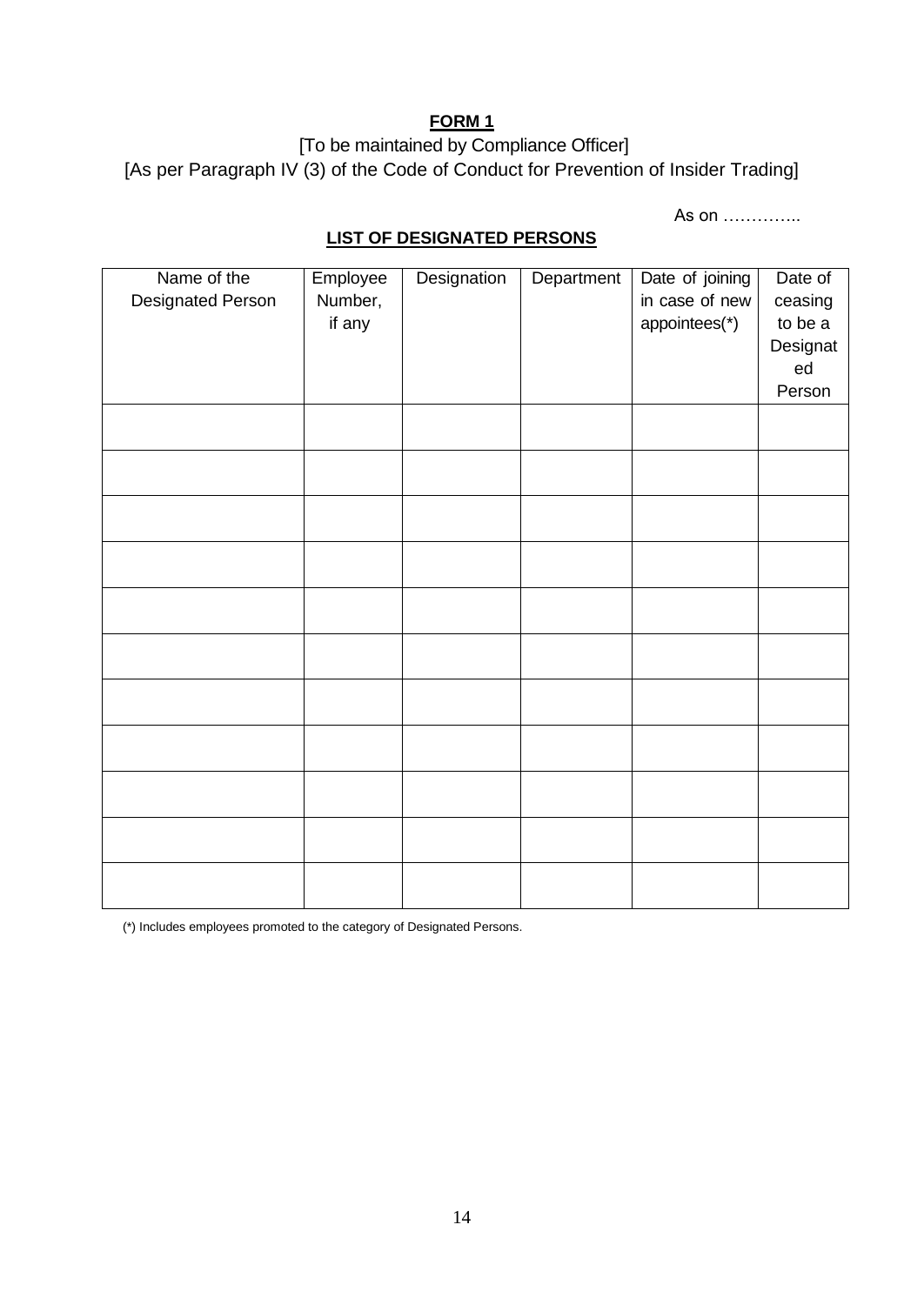[As per Paragraphs VI (1) and (2) of the Code of Conduct for Prevention of Insider Trading]

*Date:\_\_\_\_\_\_\_\_\_\_\_*

*To,*  The Compliance Officer, --------------------- Limited, --------------------------------

### **PRE-CLEARANCE APPLICATION CUM DECLARATION**

I/My Immediate Relative(s) am/are desirous of undertaking the following transaction(s) in Securities of the Company, which I would request you to pre-clear and confirm to me:

| Name of the | Folio No.     | DPID | Name and        | Nature and      | Details of proposed transaction |                  |             |
|-------------|---------------|------|-----------------|-----------------|---------------------------------|------------------|-------------|
| Designated  | Client ID No. | No.  | relationship of | No. of          |                                 |                  |             |
| Person      |               |      | the Immediate   | Securities held | No. of                          | Approxi          | Type of     |
|             |               |      | Relative with   |                 | Securities                      | mate             | transaction |
|             |               |      | the Designated  |                 |                                 | market           | / Nature of |
|             |               |      | Person          |                 |                                 | value            | Trade       |
|             |               |      |                 |                 |                                 | R <sub>s</sub> . |             |
|             |               |      |                 |                 |                                 |                  |             |
|             |               |      |                 |                 |                                 |                  |             |

I hereby declare and confirm that:

- Neither I nor any of my Immediate Relative(s) have had any access to nor have I or any of my Immediate Relative(s) received any Unpublished Price Sensitive Information until the time of signing of this declaration. In case I get access to Unpublished Price Sensitive Information hereinafter, but before execution of above-mentioned transaction, I shall inform the Compliance Officer and shall refrain from Trading in the Securities of the Company till such Unpublished Price Sensitive Information becomes public.
- I have not contravened the Code of Conduct for Prevention of Insider Trading of the Company or the Regulations.
- I have made full and true disclosure in the matter.
- I do not have any approved Trading Plan in place.

All capitalized terms used but not defined herein shall have the meaning ascribed to such terms in the Code of Conduct for Prevention of Insider Trading of the Company.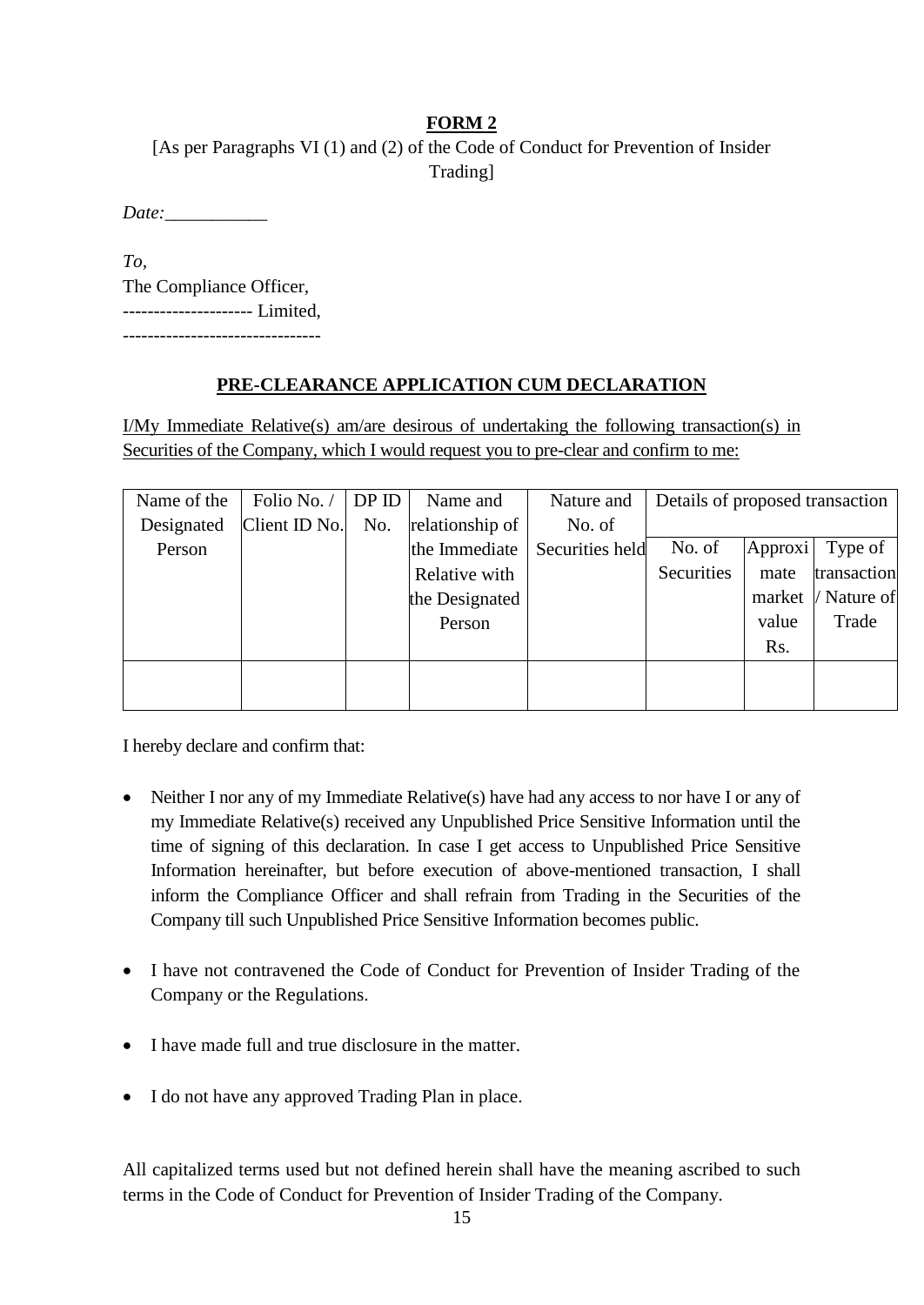| Signature                                                             |
|-----------------------------------------------------------------------|
| Name:                                                                 |
| $Designation: \_\_\_\_\_\_\_\_\_\_\_\_\_\_\_\_\_\_\_\_\_\_\_\_\_\_\_$ |
| Office address : $\_\_$                                               |
| <i>Employee No., if any</i> : $\_\_$                                  |

*Note: To be submitted in case a Designated Person or any Immediate Relative of a Designated Person intends to Trade in Securities of the Company in excess of the Threshold Limits. The Threshold Limits for dealing in Securities of the Company in any calendar quarter (i.e. January to March, April to June, July to September and October to December) by the Designated Persons together with their Immediate Relative(s) shall be traded value of Rs. 10,00,000 (Rupees Ten Lacs).*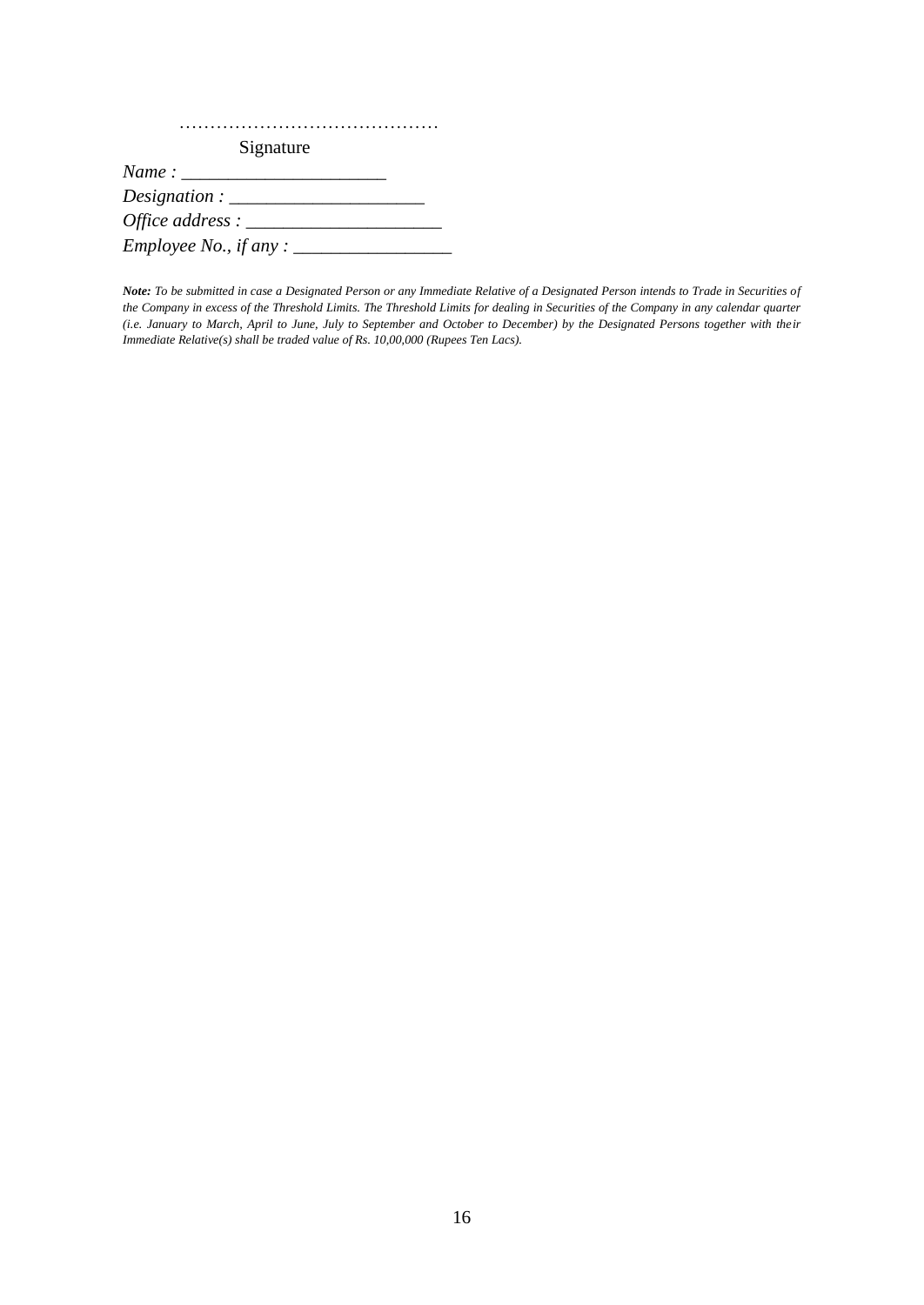[As per Paragraphs VI(4), VII(6)& VIII(2)(a) of the Code of Conduct for Prevention of Insider Trading]

To,

The Compliance Officer,

------------------ Limited,

#### ------------------------------

## **REPORTING OF TRADING DETAILS / REASONS FOR NOT COMPLETING TRADES**

| Name, address and contact no .of Promoters/ Designated Person / Immediate Relatives            |                    |             |
|------------------------------------------------------------------------------------------------|--------------------|-------------|
| PAN/CIN/DIN                                                                                    |                    |             |
| Category (whether Promoter / Designated Person / Immediate Relative)                           |                    |             |
| Type of Security                                                                               |                    |             |
| Securities held prior to acquisition / disposal                                                | No. of Securities: | Percentage: |
| Securities held post acquisition / disposal                                                    | No. of Securities: | Percentage: |
| Date of intimation to Company                                                                  |                    |             |
| Mode of acquisition (market purchase/ public/ rights/ preferential offer/ off market/ Inter-se |                    |             |
| transfer, etc.)                                                                                |                    |             |

I hereby declare the following details of Securities of the Company Traded by me / my Immediate Relatives:

### **A. Pre-clearance of trades**

| Details of pre-clearance sought | Details of Trades executed | For not executing the Trade/    |
|---------------------------------|----------------------------|---------------------------------|
|                                 |                            | variation between quantity pre- |
|                                 |                            | cleared and actual Traded       |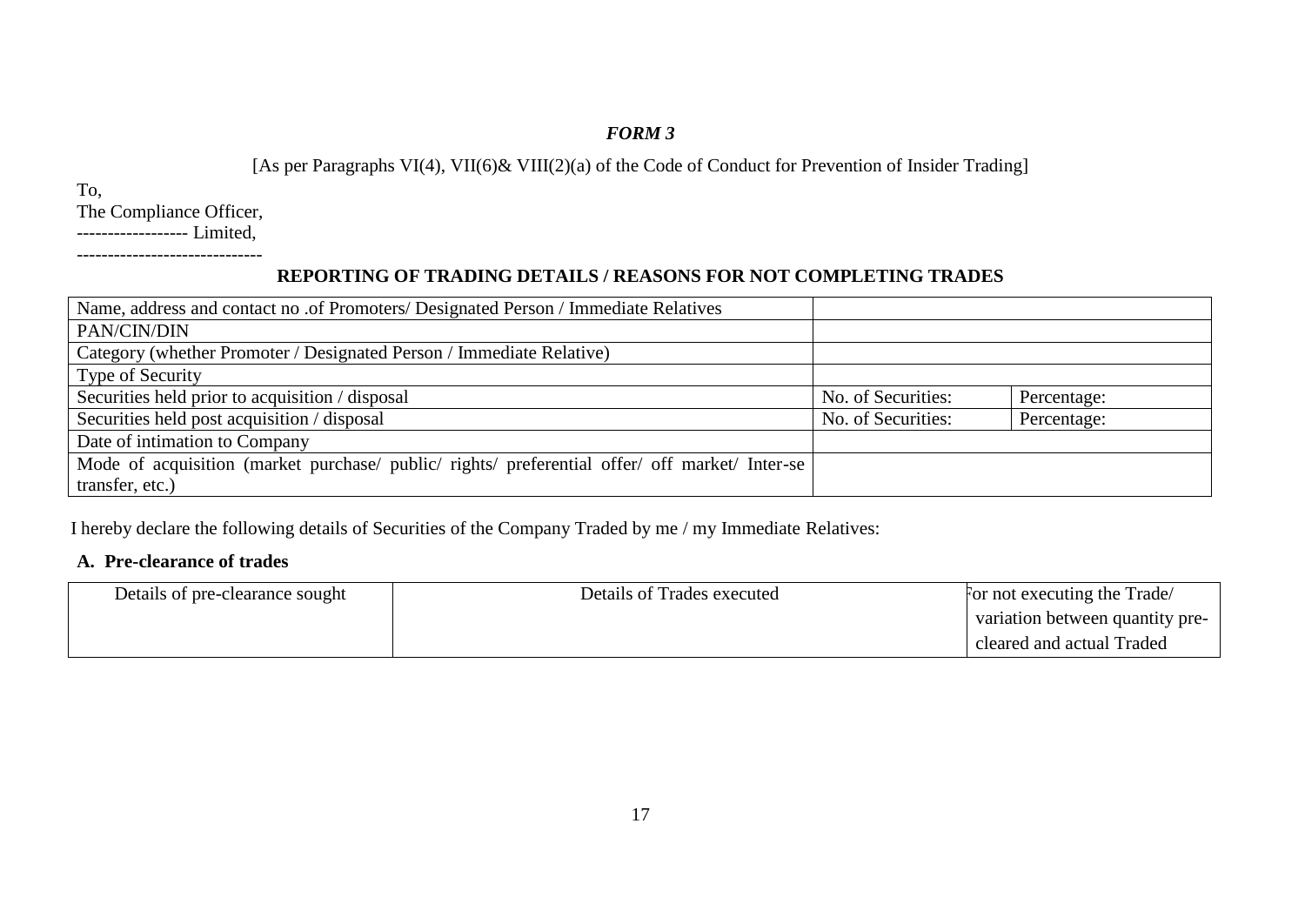|                          | Date of   Nature   Approxi | Type of     | Date of      |       | Nature of Details of Exchange Quantity of |           |                     | Value of   |  |
|--------------------------|----------------------------|-------------|--------------|-------|-------------------------------------------|-----------|---------------------|------------|--|
| approval and no. of mate |                            | transaction | allotment    | Trade | trading                                   |           | on which Securities | Securities |  |
| Securities market        |                            |             | advice /     |       | member                                    | the Trade | Traded              |            |  |
|                          | value of                   |             | execution of |       | with SEBI                                 | was       |                     | Traded     |  |
|                          | Securities                 |             | Trade        |       | Registration executed                     |           |                     |            |  |
|                          | (in Rs.)                   |             |              |       | No.                                       |           |                     |            |  |
|                          |                            |             |              |       |                                           |           |                     |            |  |
|                          |                            |             |              |       |                                           |           |                     |            |  |

# **B. Trading Plan**

|                                        |        | Details of Trading Plan                                                  |                                                                                            |                                                           |                    | Details of trades executed under Trading Plan                                   |     |                                                                  | Reasons,<br>compliance with Trading Plan | if | any, | for | non- |  |
|----------------------------------------|--------|--------------------------------------------------------------------------|--------------------------------------------------------------------------------------------|-----------------------------------------------------------|--------------------|---------------------------------------------------------------------------------|-----|------------------------------------------------------------------|------------------------------------------|----|------|-----|------|--|
| No. $&$<br>Date of $\vert$<br>approval | Trades | Nature of Dates of<br>Trades or<br>time<br>interval<br>between<br>Trades | Value of<br>Trades (in<br>Rs.) or<br>nature and<br>number of<br>Securities to<br>be Traded | Date of<br>allotment<br>advice /<br>execution<br>of Trade | Nature of<br>Trade | trading<br>member with the Trade<br><b>SEBI</b><br>Registration executed<br>No. | was | Details of Exchange Quantity of<br>on which Securities<br>Traded | Value of<br>Securities<br>Traded         |    |      |     |      |  |

……………………………………

Signature

*Name : \_\_\_\_\_\_\_\_\_\_\_\_\_\_\_\_\_\_\_\_\_\_*

*Designation : \_\_\_\_\_\_\_\_\_\_\_\_\_\_\_\_\_\_\_\_\_*

*Office address : \_\_\_\_\_\_\_\_\_\_\_\_\_\_\_\_\_\_\_\_\_*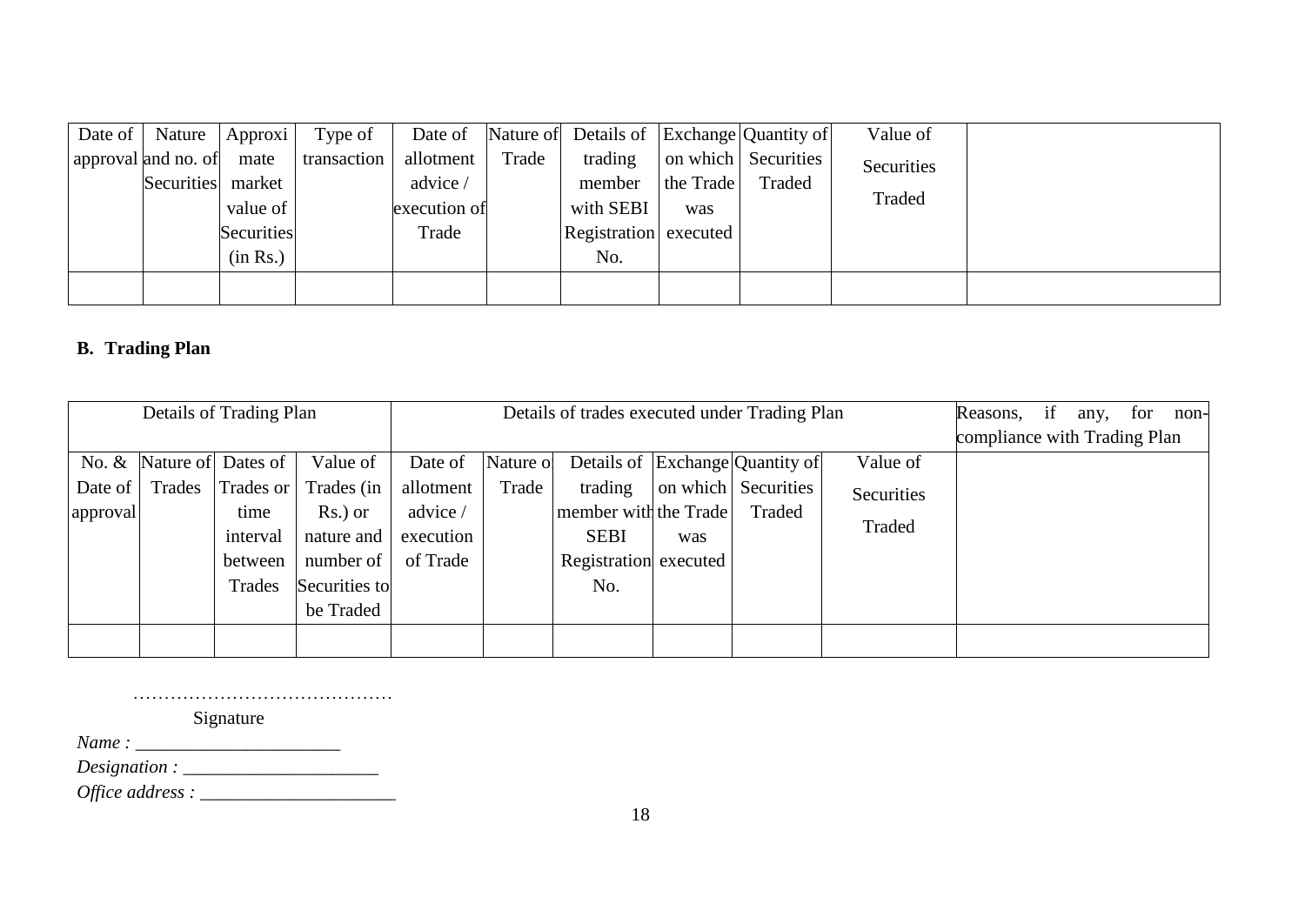*Employee No., if any : \_\_\_\_\_\_\_\_\_\_\_\_\_\_\_\_\_*

Note :(1)To be submitted by Designated Persons and/or their Immediate Relatives to the Compliance Officer in accordance with Paragraphs VI(4), VII(6) and VIII(2)(a) of the Code of Conduct for Prevention of Insider Trading.

(2) All capitalized terms used but not defined herein shall have the meaning ascribed to such terms in the Code of Conduct for Prevention of Insider Trading Code of the Company.

(3) Trading in Derivatives is not applicable to the securities of the Company.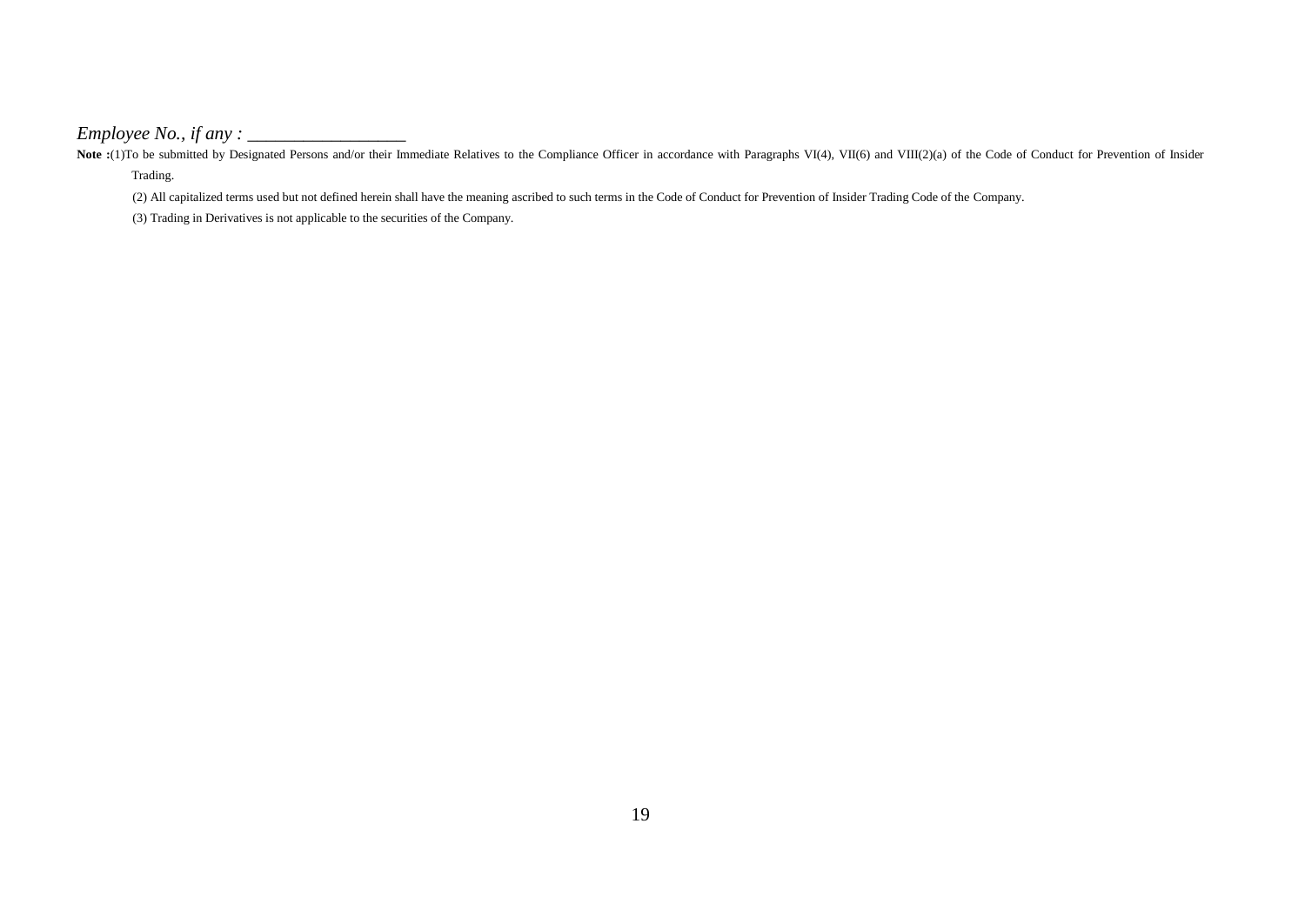[As per Paragraph VII (1) of the Code of Conduct for Prevention of Insider Trading]

| For Office Use Only                     |  |
|-----------------------------------------|--|
| Trading Plan Approval No.: <u>__</u> of |  |

[Year]

**Date:\_\_\_\_\_\_\_\_\_\_\_**

**To, The Compliance Officer,** 

**\_\_\_\_\_\_\_\_\_\_\_\_\_\_\_\_\_\_\_\_Limited,**

**\_\_\_\_\_\_\_\_\_\_\_\_\_\_\_\_\_\_\_\_\_\_\_\_\_\_\_ (Address)**

### **TRADING PLAN**

I hereby submit the Trading Plan for carrying out Trades in the Securities of the Company by me and / or my Immediate Relatives as per the following particulars for your consideration and approval:

- 1. Name and designation of the Designated Person for whom Trading Plan is submitted
- 2. Name and relationship with Immediate Relative for whom Trading Plan is submitted:
- 3. Permanent Account Number of the Designated Person/ Immediate Relative:

\_\_\_\_\_\_\_\_\_\_\_\_\_\_\_\_\_\_\_\_\_\_\_\_\_\_\_\_\_\_\_\_\_\_\_\_\_\_\_\_\_\_\_\_\_\_\_\_\_\_\_\_

\_\_\_\_\_\_\_\_\_\_\_\_\_\_\_\_\_\_\_\_\_\_\_\_\_\_\_\_\_\_\_\_\_\_\_\_\_\_\_\_\_\_\_\_\_\_\_\_\_\_\_\_

\_\_\_\_\_\_\_\_\_\_\_\_\_\_\_\_\_\_\_\_\_\_\_\_\_\_\_\_\_\_\_\_\_\_\_\_\_\_\_\_\_\_\_\_\_\_\_\_\_\_\_\_

\_\_\_\_\_\_\_\_\_\_\_\_\_\_\_\_\_\_\_\_\_\_\_\_\_\_\_\_\_\_\_\_\_\_\_\_\_\_\_\_\_\_\_\_\_\_\_\_\_\_\_\_

4. Address of Designated Person/ Immediate Relative: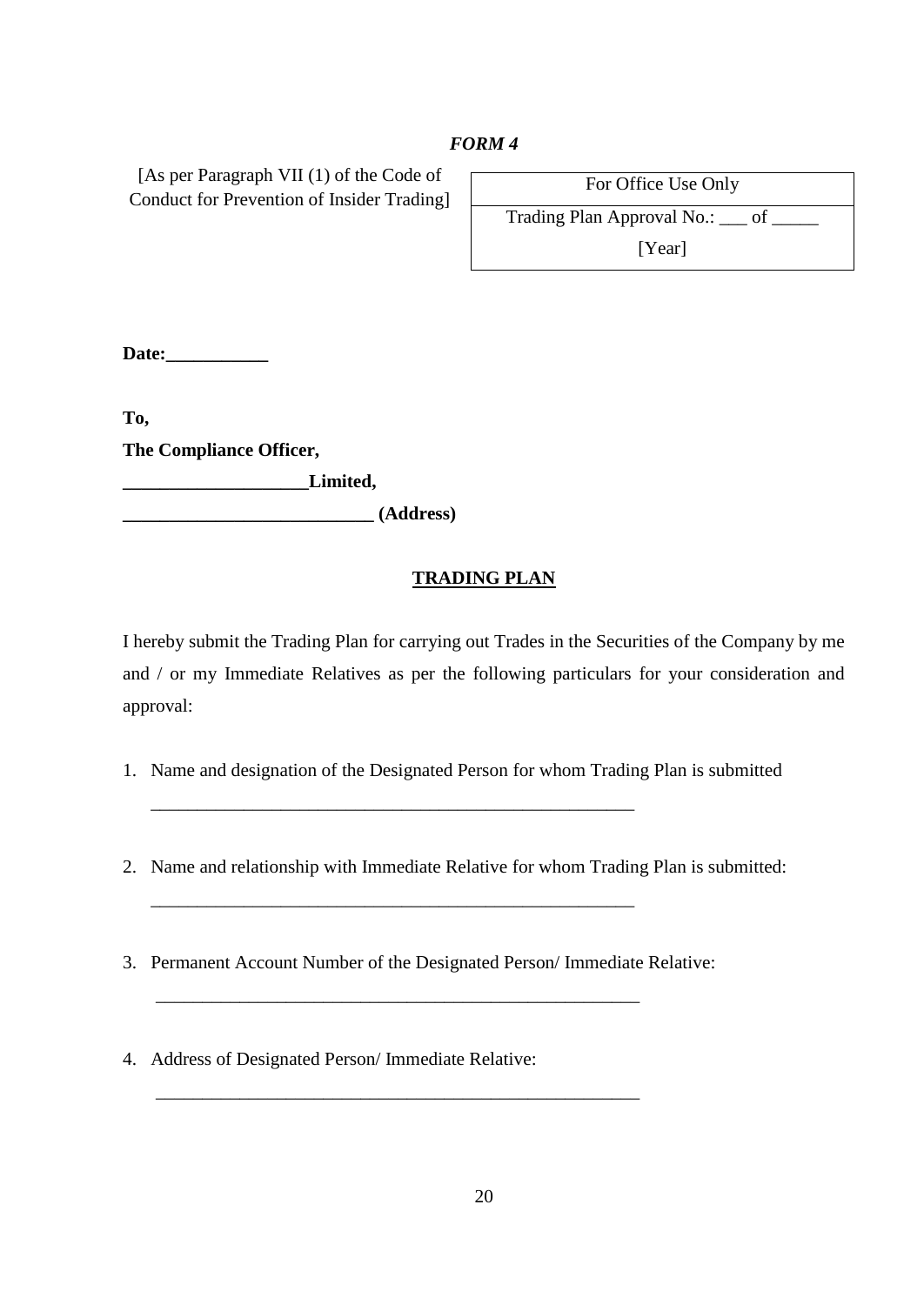- 5. Date of commencement of Trading Plan (not earlier than 6 months and 15 days from date of application):
- 6. Duration of Trading Plan (atleast 12 months): From \_\_\_\_\_\_\_\_\_\_\_ To \_\_\_\_\_\_\_\_\_\_\_
- 7. Details of previous Trading Plan, if any [Approval Number, Date and Duration]:

\_\_\_\_\_\_\_\_\_\_\_\_\_\_\_\_\_\_\_\_\_\_\_\_\_\_\_\_\_\_\_\_\_\_\_\_\_\_\_\_\_\_\_\_\_\_\_\_\_\_\_\_

8. Details of proposed trades:

| Sr. | of<br>Nature | Dates of Trades   Nature         |           | of   Value<br>Οf                                          | if<br>Remarks, |
|-----|--------------|----------------------------------|-----------|-----------------------------------------------------------|----------------|
| No. | Trades       |                                  |           | or time interval Securities to $\Gamma$ Trades(in Rs.) or | any            |
|     |              | between                          | be Traded | number<br>of                                              |                |
|     |              | Trades <sup>(Refer Note-1)</sup> |           | Securities to be                                          |                |
|     |              |                                  |           | Traded                                                    |                |
|     |              |                                  |           |                                                           |                |
|     |              |                                  |           |                                                           |                |

I hereby confirm that I am not in possession of any Unpublished Price Sensitive Information on the date of this application.

### **OR**

I hereby undertake that the above Trading Plan shall be implemented only after Unpublished Price Sensitive Information in my possession as on the date of this application is generally available.

……………………………………

Signature

Name:

Designation: \_\_\_\_\_\_\_\_\_\_\_\_\_\_\_\_\_\_\_\_\_

Office address: \_\_\_\_\_\_\_\_\_\_\_\_\_\_\_\_\_\_\_\_\_

Employee No., if any: \_\_\_\_\_\_\_\_\_\_\_\_\_\_\_\_\_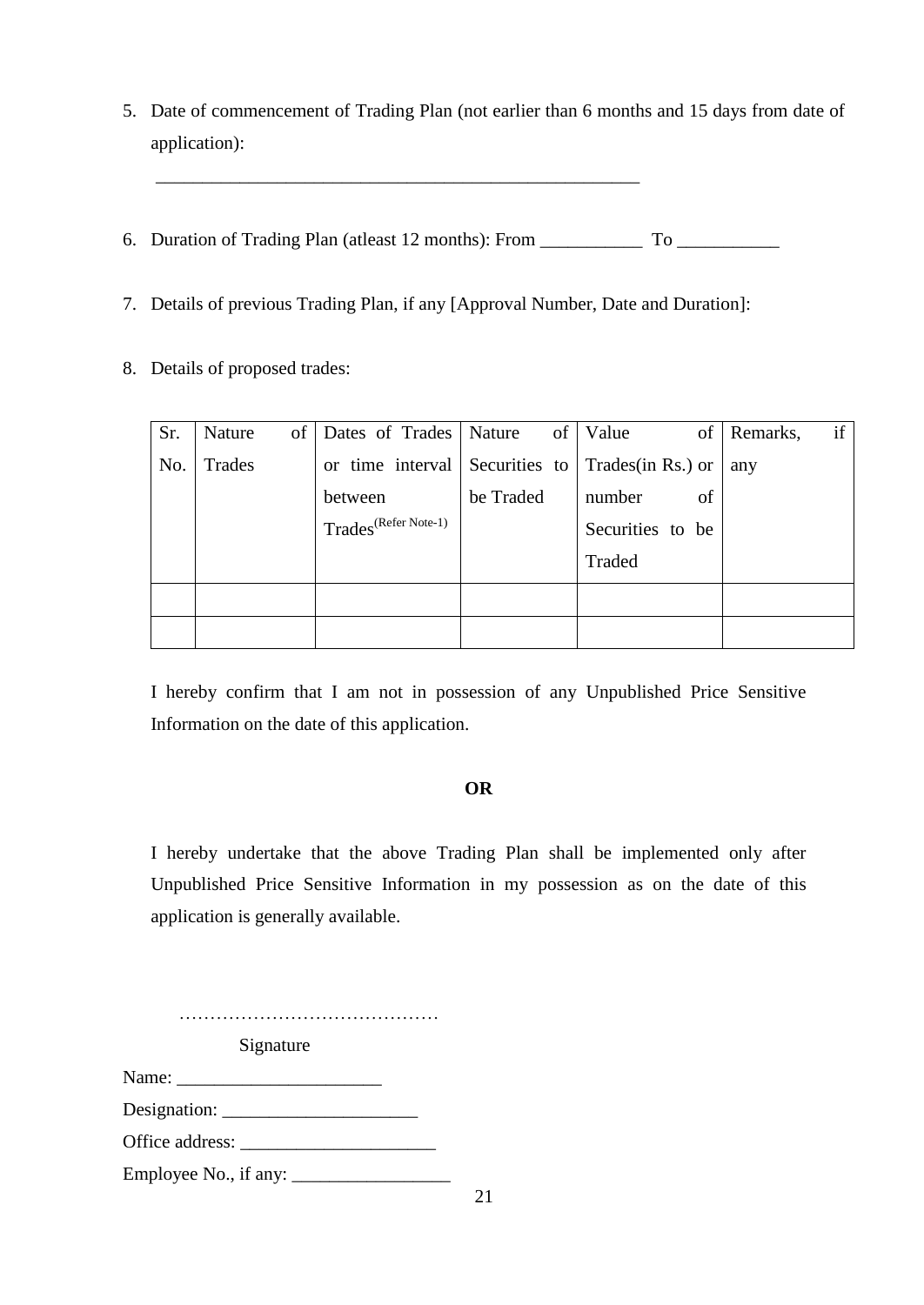#### **Notes:**

- 1. No Trading is permitted between 20<sup>th</sup>Trading Day prior to the last day of the financial period for which results are to be announced by the Company and the 2<sup>nd</sup>Trading Day after disclosure of such financial results.
- 2. "Immediate Relatives" means spouse of a person, and include parents, sibling and children of such person or of the spouse, any of whom is either financially dependent on such person or consults such person in taking decisions relating to Trading in the Securities of the Company.
- 3. All capitalized terms used but not defined herein shall have the meaning ascribed to such terms in the Code of Conduct for Prevention of Insider Trading of the Company.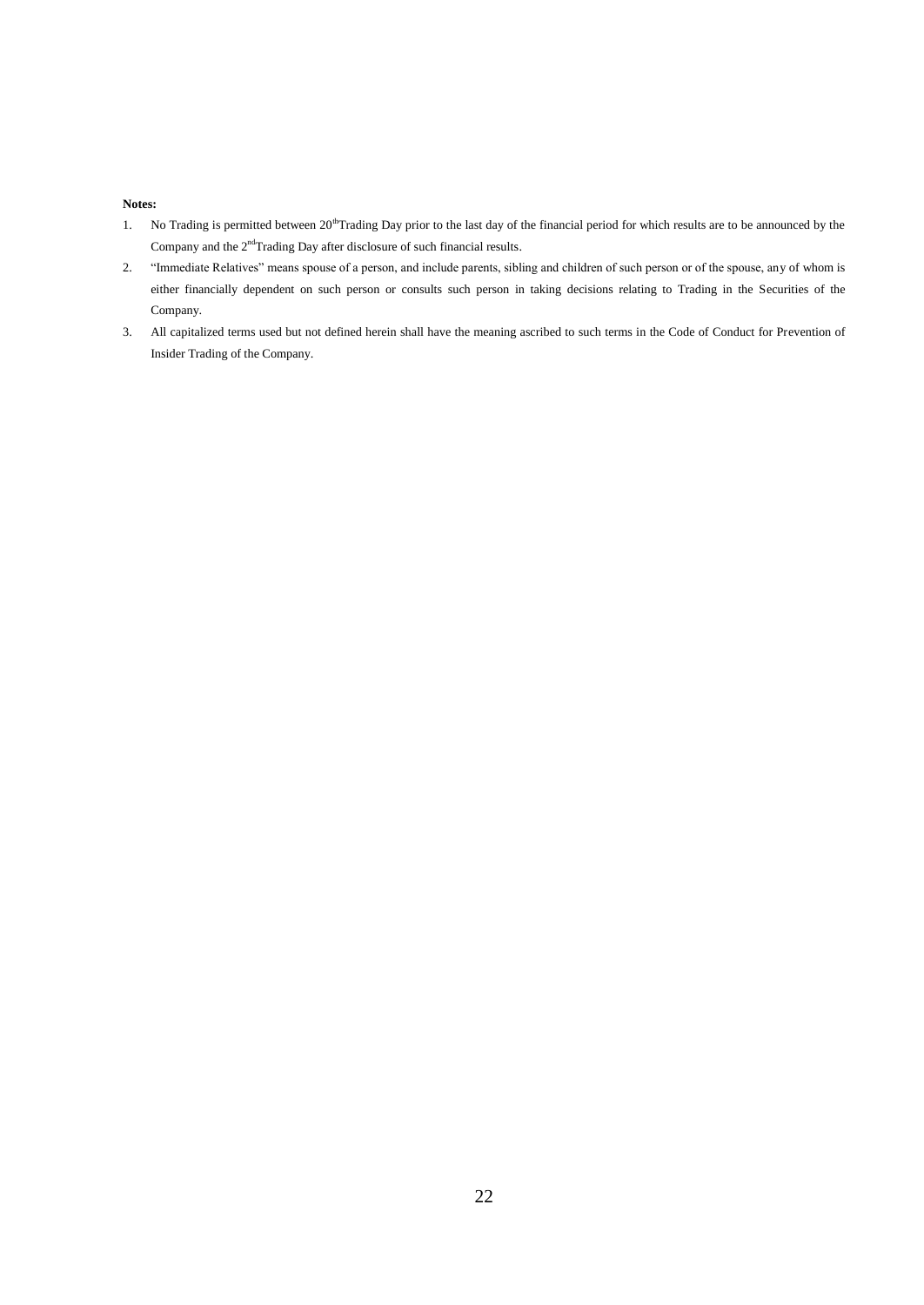### **Securities and Exchange Board of India (Prohibition of Insider Trading) Regulations, 2015 [Regulation 7 (1) (a) read with Regulation 6 (2)]**

| - -<br>Name<br>≅miteα<br>the<br>$\sim$ company.<br>OТ<br>------------------ | - astN⊑<br>company<br>the<br>ΤС<br>-------------------------<br>-------- |
|-----------------------------------------------------------------------------|--------------------------------------------------------------------------|
|                                                                             |                                                                          |

*To, The Compliance Officer,* 

\_\_\_\_\_\_\_\_\_\_\_\_\_\_\_\_\_\_\_ Limited

#### **Details of securities held as on May 15, 2015 by Promoters, Key Managerial Personnel (KMP), Directors and their relatives and other persons for whom these persons take trading decisions**

| Name, PAN    | Category of       |              | Securities held as on<br>$%$ of |              | Open Interest of the Future |                                  | Open Interest of the Option      |                |
|--------------|-------------------|--------------|---------------------------------|--------------|-----------------------------|----------------------------------|----------------------------------|----------------|
| No.,         | Person            | May 15, 2015 |                                 | Shareholding |                             | contracts held as on the date of | Contracts held as on the date of |                |
| CIN/DIN      | (Promoters/       |              |                                 |              |                             | regulation coming into force     | regulation coming into force     |                |
| & Address    | KMP/Directors/    |              |                                 |              |                             |                                  |                                  |                |
| with         | immediate         | Type of      | No.                             |              | Number of                   | Notional value                   | Number of                        | Notional value |
| Contact nos. | relatives/others) | security     |                                 |              | Units                       | 1n                               | units                            | in Rupee terms |
|              |                   | (Shares/     |                                 |              | (contracts $*$              | Rupee terms                      | $(contrast * lot)$               |                |
|              |                   | Warrants/    |                                 |              | lot size)                   |                                  | size)                            |                |
|              |                   | Convertible  |                                 |              |                             |                                  |                                  |                |
|              |                   | Debentures)  |                                 |              |                             |                                  |                                  |                |
|              |                   |              |                                 |              |                             | h                                |                                  |                |
|              |                   |              |                                 |              |                             | N.A.                             |                                  | N.A.           |

Signature…………………………………… Name \_\_\_\_\_\_\_\_\_\_\_\_\_\_\_\_\_ Designation \_\_\_\_\_\_\_\_\_\_\_\_\_\_\_\_\_ Office address\_\_\_\_\_\_\_\_\_\_\_\_\_\_\_\_\_\_\_\_\_\_ Employee No., if any,\_\_\_\_\_\_\_\_\_\_\_\_\_\_\_\_\_\_ Date: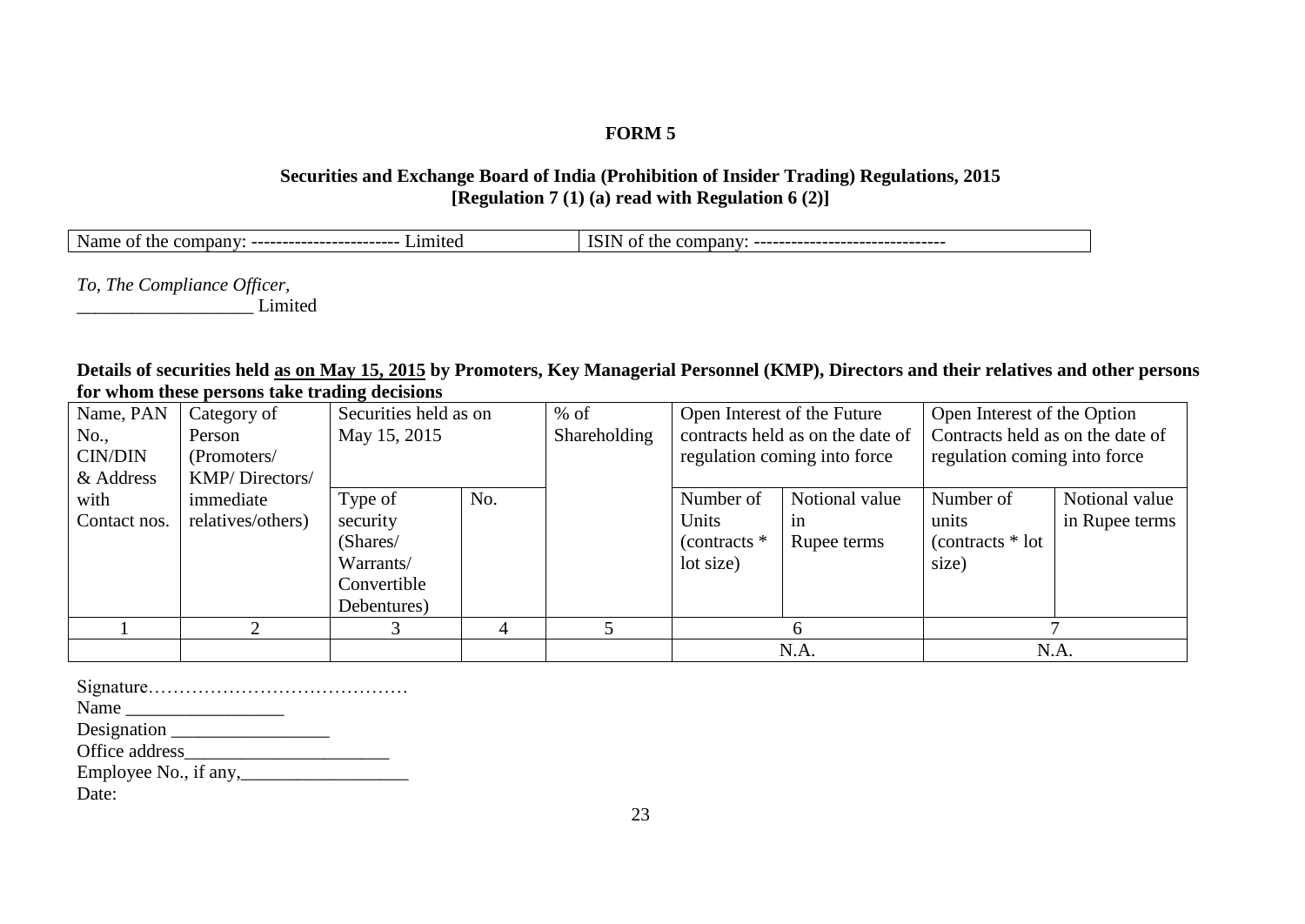#### Place:

#### Note:

- 1. To be submitted by Directors or Key Managerial Personnel, Promoter and ESOP Trust on or before June 14, 2015.
- 2. "Immediate Relative" in respect of a person means spouse of a person, and includes parents, sibling and children of such person or of the spouse, any of whom is either financially dependent on such person, or consults such person in taking decisions relating to Trading in the Securities of the Company.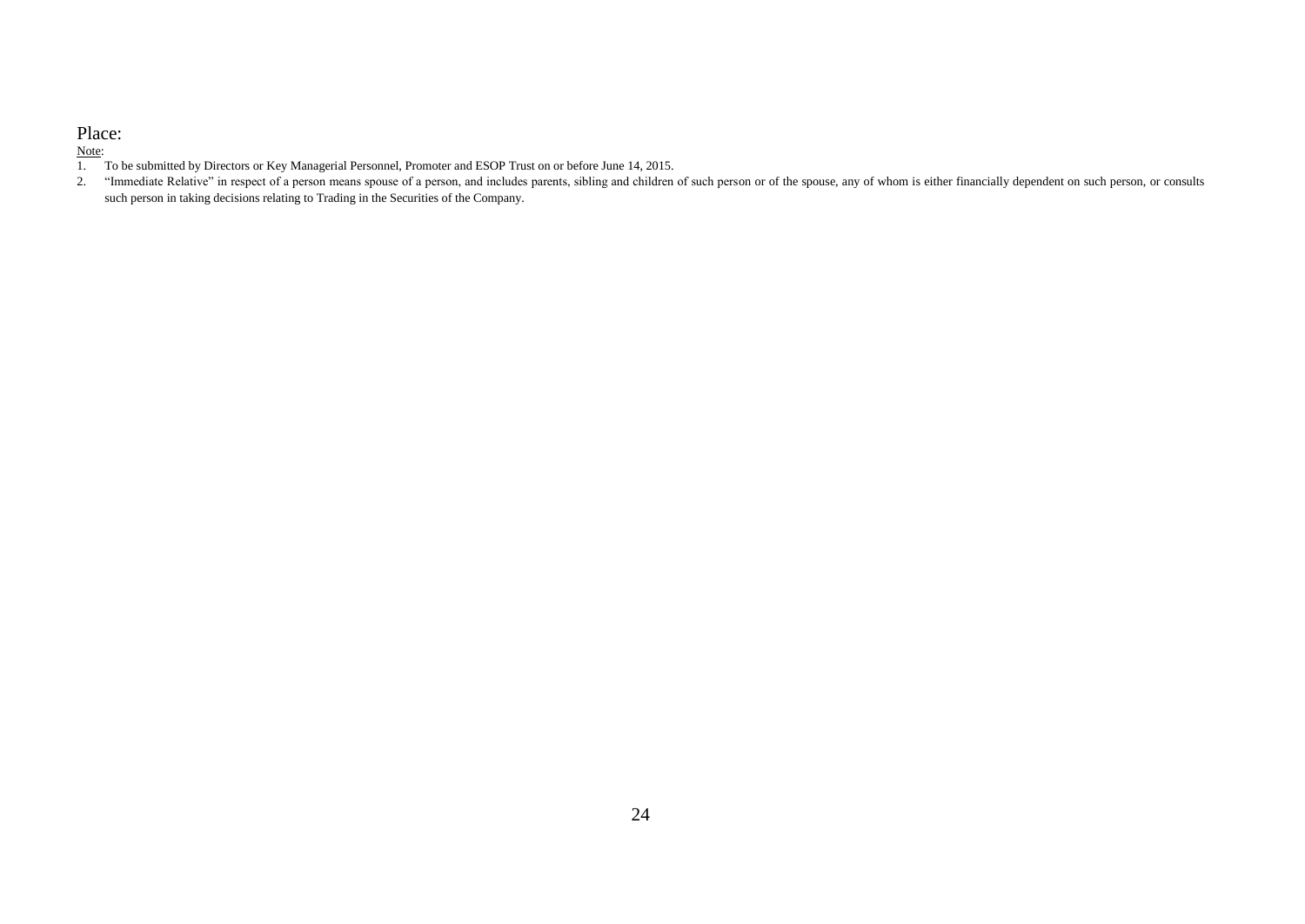### **FORM 6 Securities and Exchange Board of India (Prohibition of Insider Trading) Regulations, 2015 [Regulation 7 (1) (b) read with Regulation 6(2)]**

| - -<br>$\cdot$ 1m $^{\circ}$<br>Nan<br>$\cdot$<br><b>****</b><br>11164ء،<br><sub>cne</sub><br>-01<br>ne<br>----------------<br>uivaii<br>-- | ו רז<br>nan<br>OΤ<br>com<br>me<br>10 U<br>--------------------------- |
|---------------------------------------------------------------------------------------------------------------------------------------------|-----------------------------------------------------------------------|
|---------------------------------------------------------------------------------------------------------------------------------------------|-----------------------------------------------------------------------|

*To, The Compliance Officer,*  ------------------------ Limited

### **Details of securities held on appointment of Key Managerial Personnel (KMP) or Director or upon becoming a Promoter of the Company and other persons for whom these persons take trading decisions**

| Name, PAN      | Category of       | Date of   | Securities held at the |     | $%$ of       | Open Interest of the    |                | Open Interest of the    |          |
|----------------|-------------------|-----------|------------------------|-----|--------------|-------------------------|----------------|-------------------------|----------|
| No.,           | Person            | appointme | time of becoming       |     | Shareholding | Future contracts held   |                | <b>Option Contracts</b> |          |
| <b>CIN/DIN</b> | (Promoters/       | nt of     | Promoter/appointment   |     |              | at the time of becoming |                | held at the time of     |          |
| & Address      | KMP/Directors/    | Director  | of Director/KMP        |     |              | Promoter/appointment of |                | becoming Promoter/      |          |
| with           | immediate         | $/KMP$ or |                        |     |              | Director/KMP            |                | appointment of          |          |
| Contact nos.   | relatives/others) | date of   |                        |     |              | Director/KMP            |                |                         |          |
|                |                   | becoming  | Type of                | No. |              | Number of               | Notional value | Number of               | Notional |
|                |                   | Promoter  | security               |     |              | Units                   | in             | units                   | value    |
|                |                   |           | (Shares/               |     |              | (contracts)             | Rupee terms    | <i>(contracts)</i>      | in Rupee |
|                |                   |           | Warrants/              |     |              | *lot size)              |                | * lot size)             | terms    |
|                |                   |           | Convertible            |     |              |                         |                |                         |          |
|                |                   |           | Debentures)            |     |              |                         |                |                         |          |
|                | $\overline{2}$    |           | 4                      | 5   | <sub>6</sub> |                         |                |                         | 8        |
|                |                   |           |                        |     |              | N.A.                    |                | N.A.                    |          |

Signature**……………………………………**

*Name \_\_\_\_\_\_\_\_\_\_\_\_\_\_\_\_\_*

*Designation \_\_\_\_\_\_\_\_\_\_\_\_\_\_\_\_\_*

*Office address\_\_\_\_\_\_\_\_\_\_\_\_\_\_\_\_\_\_\_\_\_\_*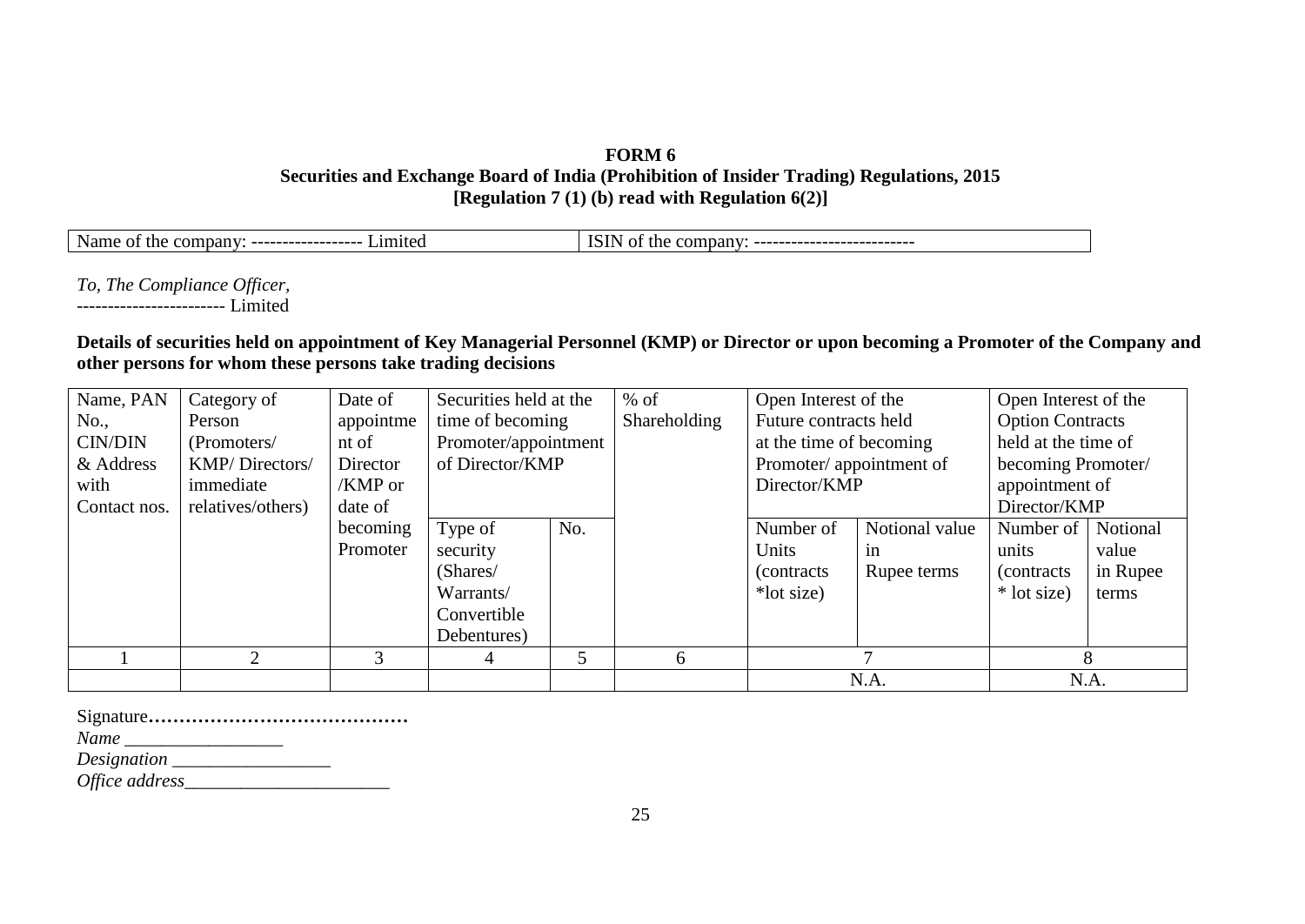### *Employee No., if any,*

| Date: |  | $\sim$<br>- ברד<br>м |
|-------|--|----------------------|
|       |  |                      |

#### Note:

1. To be submitted by Directors, Key Managerial Personnel and Promoters of the Company within 7 days of appointment as Directors / Key Managerial Personnel or becoming a promoter.

<sup>2. &</sup>quot;Immediate Relative" in respect of a person means spouse of a person and includes parents, sibling and children of such person or of the spouse, any of whom is either financially dependent on such person, or consults such person in taking decisions relating to Trading in the Securities of the Company.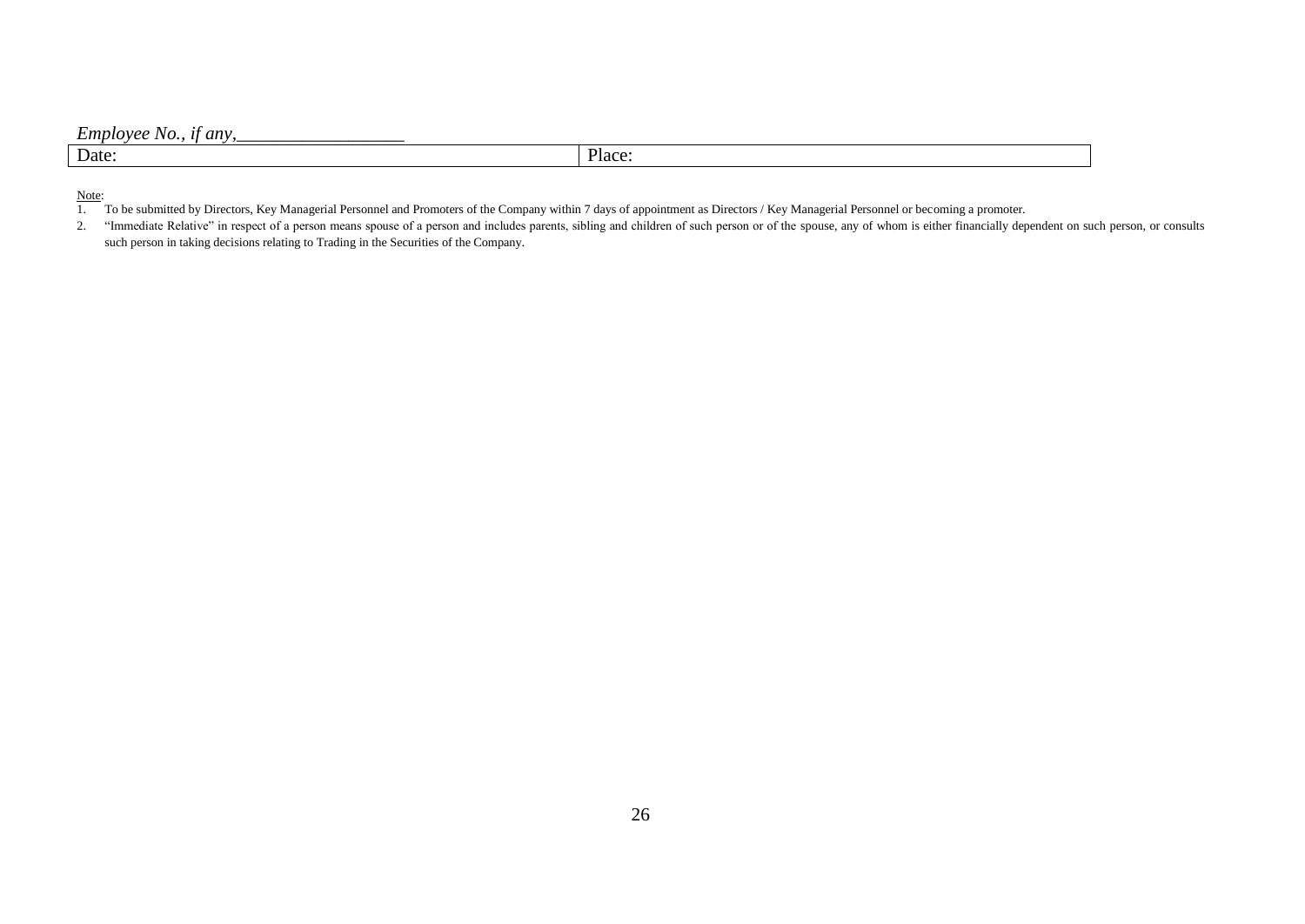[As per Paragraphs VIII(1)(c) and VIII(3)(i) of the Code of Conduct for Prevention of Insider Trading]

*Date:\_\_\_\_\_\_\_\_\_\_\_*

*To, To,*  The Compliance Officer, --------------------- Limited,

--------------------------------

### **DECLARATION REGARDING IMMEDIATE RELATIVESAS ON MARCH 31, …………..**

I hereby declare that I have the following Immediate Relatives:

| Sr.<br>No. | Relationship                          | <b>Name</b> | Age<br>(in case of |
|------------|---------------------------------------|-------------|--------------------|
|            |                                       |             | minor only)        |
| 1.         | Spouse                                |             |                    |
| 2.         | Father                                |             |                    |
| 3.         | Mother                                |             |                    |
| 4.         | Daughter (including<br>step daughter) |             |                    |
| 5.         | Son (including step<br>son)           |             |                    |
| 6.         | <b>Brother</b>                        |             |                    |
| 7.         | Sister                                |             |                    |

Note: The above referred relatives need to be disclosed if they are financially dependent on the Designated Person or consult him for investment decisions.

…………………………………… Signature *Name* : *Designation : \_\_\_\_\_\_\_\_\_\_\_\_\_\_\_\_\_\_\_\_\_ Office address : \_\_\_\_\_\_\_\_\_\_\_\_\_\_\_\_\_\_\_\_\_*

*Employee No., if any : \_\_\_\_\_\_\_\_\_\_\_\_\_\_\_\_\_*

Note**:** To be submitted within 7 working days of becoming Designated Person and also annually by April 15 by Designated Persons of the Company.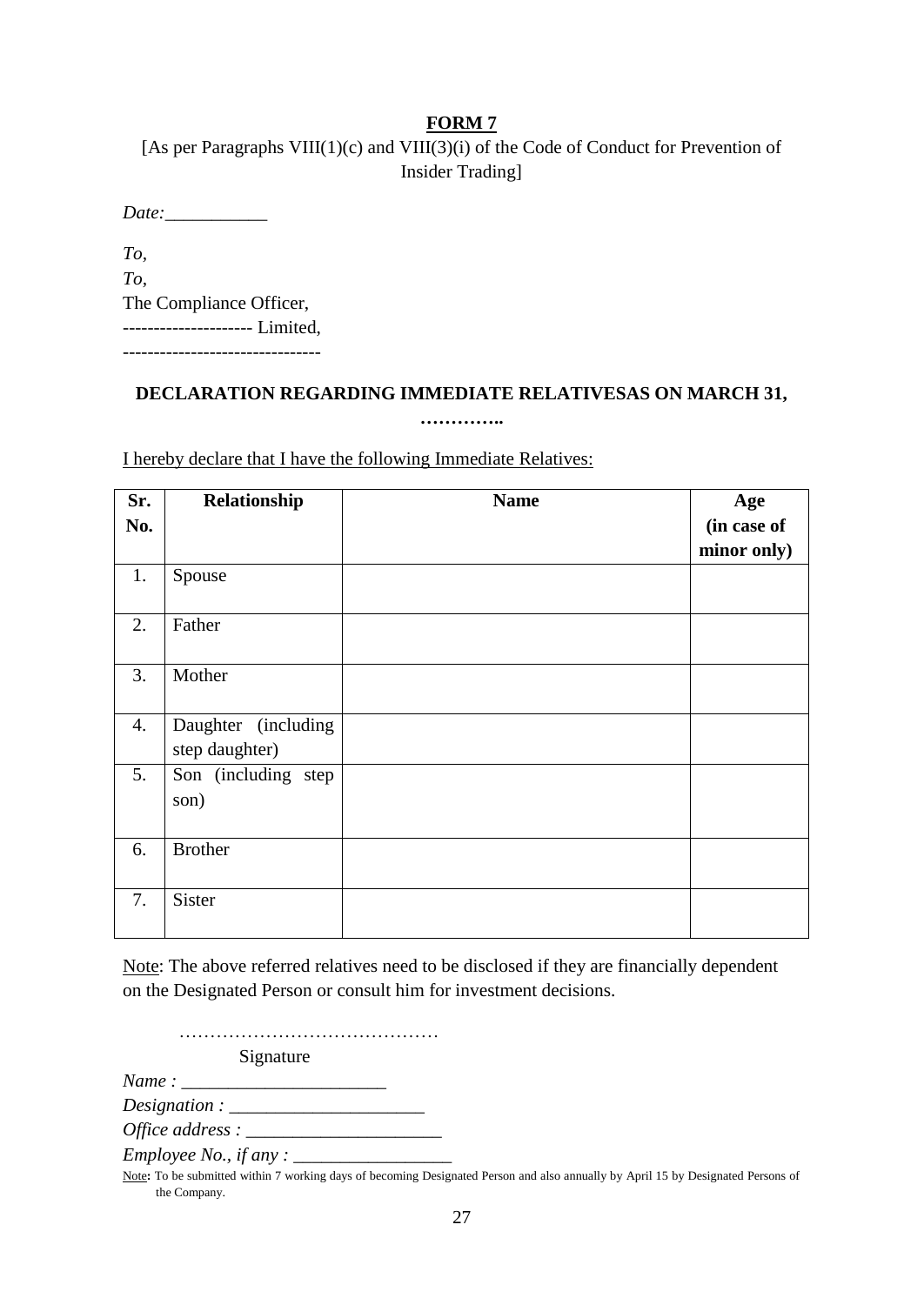[As per Paragraph VIII (3)(ii) of the Code of Conduct for Prevention of Insider Trading]

*Date:\_\_\_\_\_\_\_\_\_\_\_*

*To,*  The Compliance Officer, --------------------- Limited,

--------------------------------

### **ANNUAL STATEMENT OF SECURITIES HELD**

I give herein below details of Securities of the Company held by me/my Immediate Relatives as at March 31 \_\_\_\_\_\_\_\_\_:

### **1. BY SELF**

| Folio No. / Client ID No. | DP ID | Nature of<br>Securities | No. of Securities<br>held |  |
|---------------------------|-------|-------------------------|---------------------------|--|
|                           |       |                         |                           |  |

### **2. BY IMMEDIATE RELATIVES**

| Folio No. / Client ID No. | DPID | Name and relationship | Nature of  | No. of     |
|---------------------------|------|-----------------------|------------|------------|
|                           |      |                       | Securities | Securities |
|                           |      |                       |            | held       |
|                           |      |                       |            |            |
|                           |      |                       |            |            |

Note: "Immediate Relative" in respect of a person means spouse of a person, and includes parents, sibling and children of such person or of the spouse, any of whom is either financially dependent on such person, or consults such person in taking decisions relating to Trading in the Securities of the Company.

…………………………………… Signature

| Name:                          |  |
|--------------------------------|--|
|                                |  |
| Office address : $\frac{ }{ }$ |  |
| <i>Employee No., if any</i> :  |  |

Note: Annual statement of holdings in Securities of the Company held by the Designated Persons or their Immediate Relatives to be informed annually by April 15.